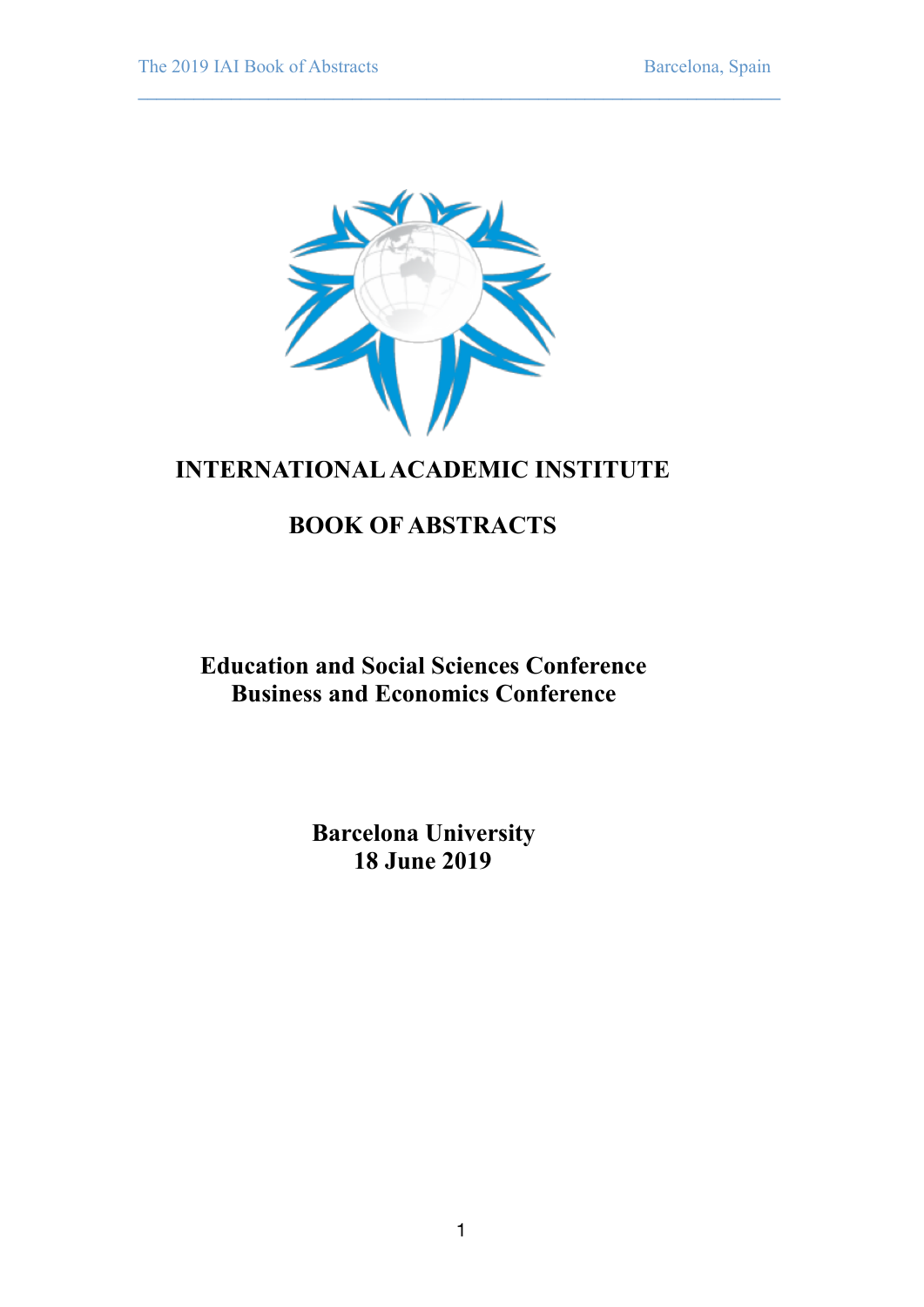# **IAI Academic Conference Proceedings**

**\_\_\_\_\_\_\_\_\_\_\_\_\_\_\_\_\_\_\_\_\_\_\_\_\_\_\_\_\_\_\_\_\_\_\_\_\_\_\_\_\_\_\_\_\_\_\_\_\_\_\_\_\_\_\_\_\_\_\_\_\_\_\_\_\_\_\_\_\_** 

### **Editor:**

Milena Apostolovska-Stepanoska, Dr. Sci, Ss. Cyril and Methodius University, Skopje, Republic of N. Macedonia

# **Editorial Board:**

Jasna Bacovska Nedikj, Dr. Sci, Ss. Cyril and Methodius University, Skopje, Republic of N. Macedonia Hristina Rucheva Tasev, Dr. Sci, Ss. Cyril and Methodius University, Skopje, Republic of N. Macedonia Meic Pearse, Dr. Sci, Houghton College NY, USA Elif Uckan Dagdemir, Dr. Sci, Anadoly University, Turkey Mary Mares-Awe, MA, Fulbright Association, Chicago, USA Ass. Prof. Arthur Pantelides, American University, Bulgaria Marija Boban, Dr. Sci, Faculty of Law, University of Split, Croatia Gergana Radoykova, Dr. Sci Sofia University St. Kliment Ohridski, Bulgaria Anthon Mark Jay Alguno Rivas, MA, Taguig City University, Philippines Snezana Knezevic, Dr. Sci Faculty of Organizational Sciences, Belgrade,Serbia

# **Secretary and editing:**

Slavica Kostadinovska International Academic Institute Briselska 1/16 Skopje, Republic of Macedonia

ISBN 978-608-4881-02-5

June, 2019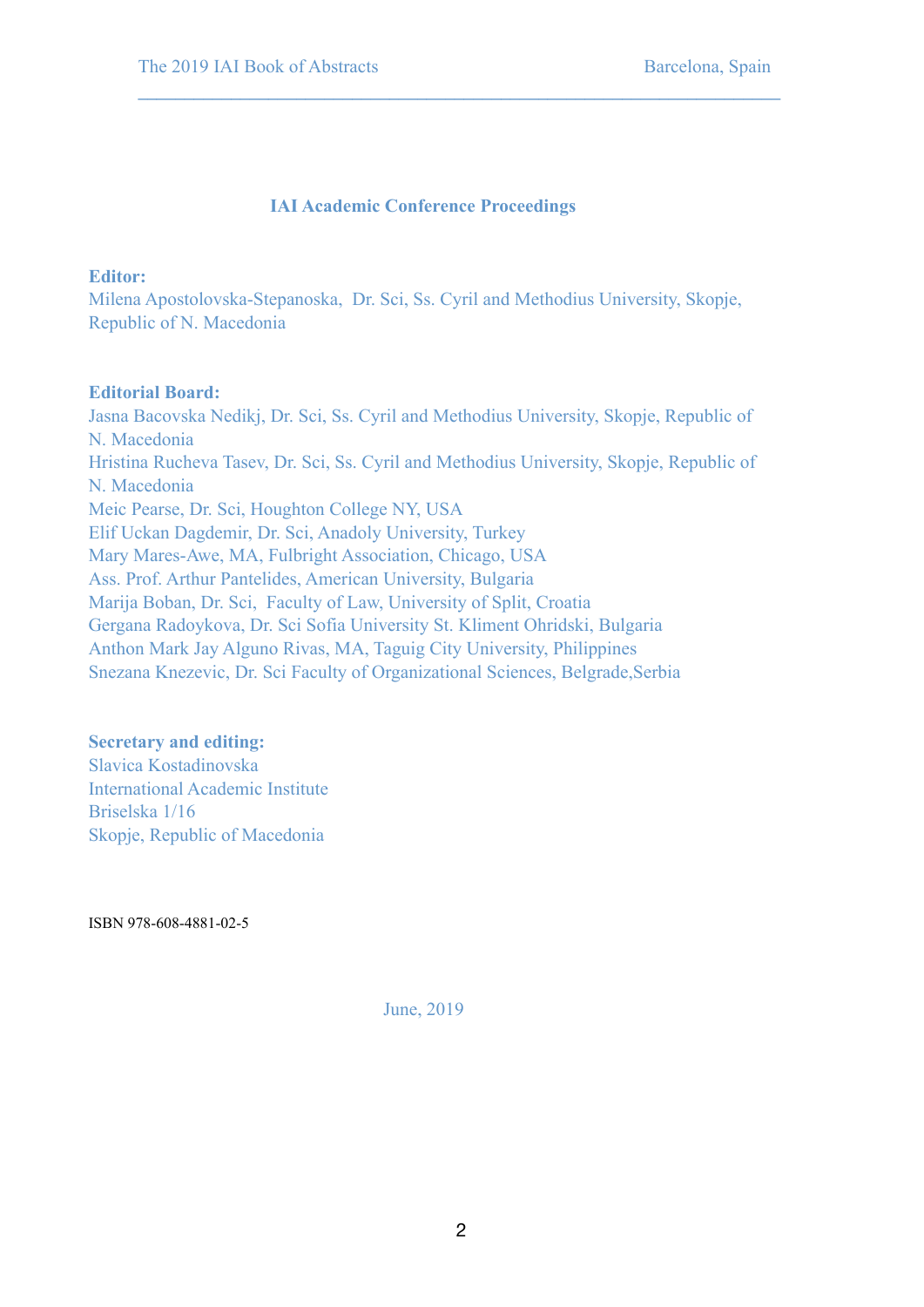# **A REVIEW OF THE REGIONAL LABOUR MARKET OUTCOMES OF IMMIGRATION INTO THE UNITED KINGDOM**

**\_\_\_\_\_\_\_\_\_\_\_\_\_\_\_\_\_\_\_\_\_\_\_\_\_\_\_\_\_\_\_\_\_\_\_\_\_\_\_\_\_\_\_\_\_\_\_\_\_\_\_\_\_\_\_\_\_\_\_\_\_\_\_\_\_\_\_\_\_** 

Eva POCHER, Ph.D., University of Glasgow Department: Adam Smith Business School, Economics, Glasgow, United Kingdom

### Heike DOERING, Ph.D.

Cardiff University, Department: Business School, Economics, Cardiff, United Kingdom **\_\_\_\_\_\_\_\_\_\_\_\_\_\_\_\_\_\_\_\_\_\_\_\_\_\_\_\_\_\_\_\_\_\_\_\_\_\_\_\_\_\_\_\_\_\_\_\_\_\_\_\_\_\_\_\_\_\_\_\_\_\_\_\_\_\_\_\_\_\_\_\_** 

#### **Abstract**

The referendum in the United Kingdom in 2016 regarding the leave of the European Union sparked once again a heated discussion about possible negative effects of immigration on native employment possibilities and local wages. Although several studies investigated the aggregate outcome of immigration on the British labour market, only very little research analyses the regional effect of migration. To provide an insight into the actual regional labour migration effects, we examine the impact of the increased inflow of labour migration on employment and wages of natives between 2004 and 2017. For the analysis, we are using the Quarterly Labour Force Survey (QLFS) applying the Fixed effects regression method. Our research differs from most studies by using a regional approach, cell programming and skill approach, differentiating between the countries of the United Kingdom, namely England, Scotland, Northern Ireland and Wales, thus accounting for the different sizes of immigration inflows. We expect minimal or neglectable negative effects on employment possibilities and salaries of natives, with higher outcomes in areas of high immigration numbers. Our research confirms that the increased supply of foreign labour leads to a very moderate replacement of affected middle and highly skilled native workers, specifically in England and Northern Ireland. Against our expectations, positive wage effects – although minimal - are found for native employees in all regions with the smallest impact in Scotland. Our findings of the regional heterogeneity in migration inflow in the UK suggest that an analysis at municipality-level is needed to see whether the findings hold on individual level.

*Keywords: Regional Immigration, Skill Complementarities, Wages and Employment JEL code: J31, F22, J61, E24, R23*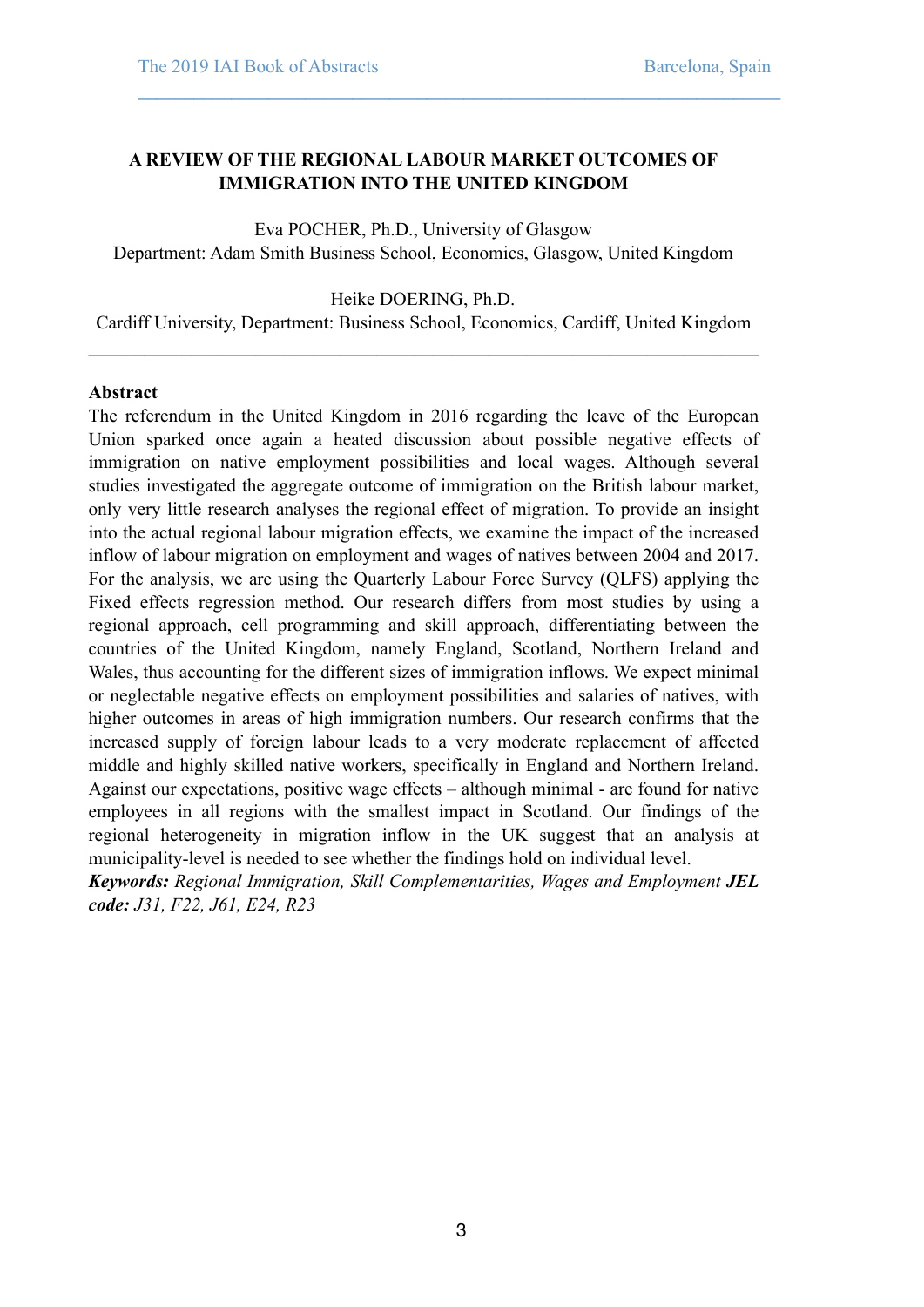### **EFFECTS OF TEMPORARY ANTERIOR LOAD CARRIAGE ON OVERALL BALANCE AND STABILITY STATUS**

**\_\_\_\_\_\_\_\_\_\_\_\_\_\_\_\_\_\_\_\_\_\_\_\_\_\_\_\_\_\_\_\_\_\_\_\_\_\_\_\_\_\_\_\_\_\_\_\_\_\_\_\_\_\_\_\_\_\_\_\_\_\_\_\_\_\_\_\_\_** 

Mariam Ahmad Abu-Alim Department of sport science, Physical education faculty, Yarmouk University, Irbid, Jordan

**\_\_\_\_\_\_\_\_\_\_\_\_\_\_\_\_\_\_\_\_\_\_\_\_\_\_\_\_\_\_\_\_\_\_\_\_\_\_\_\_\_\_\_\_\_\_\_\_\_\_\_\_\_\_\_\_\_\_\_\_\_\_\_\_\_\_\_\_\_\_\_\_** 

#### **Abstract**

The purpose of this study was to assess the effect of three anterior load carriage on overall balance and stability status. Methods: Twenty healthy college students (ten males and ten females) volunteered to participate in this study. Male participants were aged (22 $\pm$ 3years) weighted (73.7 $\pm$ 5.4 Kg) and had a body height (176.5 $\pm$ 4.2 cm), females participants aged (21 $\pm$ 3 years) weighted (66.7 $\pm$ 8.4 Kg) and body height (165.5 $\pm$ 4.6 cm). Participants balance and stability status while carrying anterior loads of (10Ibs, 20Ibs, and 30Ibs ), were assessed by the Limits of Stability Test (LOS) provided by the Biodex Medical Systems, Shirley, NY, USA. A 3×2 ANOVA was conducted to evaluate the effect of the three anterior loads (10Ibs, 20Ibs, and 30Ibs) and gender (male, female) on the LOS test scores. The results of this study indicated a significant main effect for the gender,  $F(1,54)=114.286$ ,  $p< .001$ ,  $n2=.68$ , also there was a significant main effect of the Anterior loads' weight conditions,  $F(2,54)=84.45$ ,  $p< .001$ ,  $n2=.758$ . The results of this study conclude that the anterior carriage no matter the gender will affect their balance and stability status. Whereas, female participants showed less ability to withstand anterior load carriage and maintain balanced compared to their male components; which might raise the risks of injuries and the importance of alternative moving strategies to maintain balance.

**Keywords**: Balance, Stability, Anterior loads, Limits of stability index, Biodex system.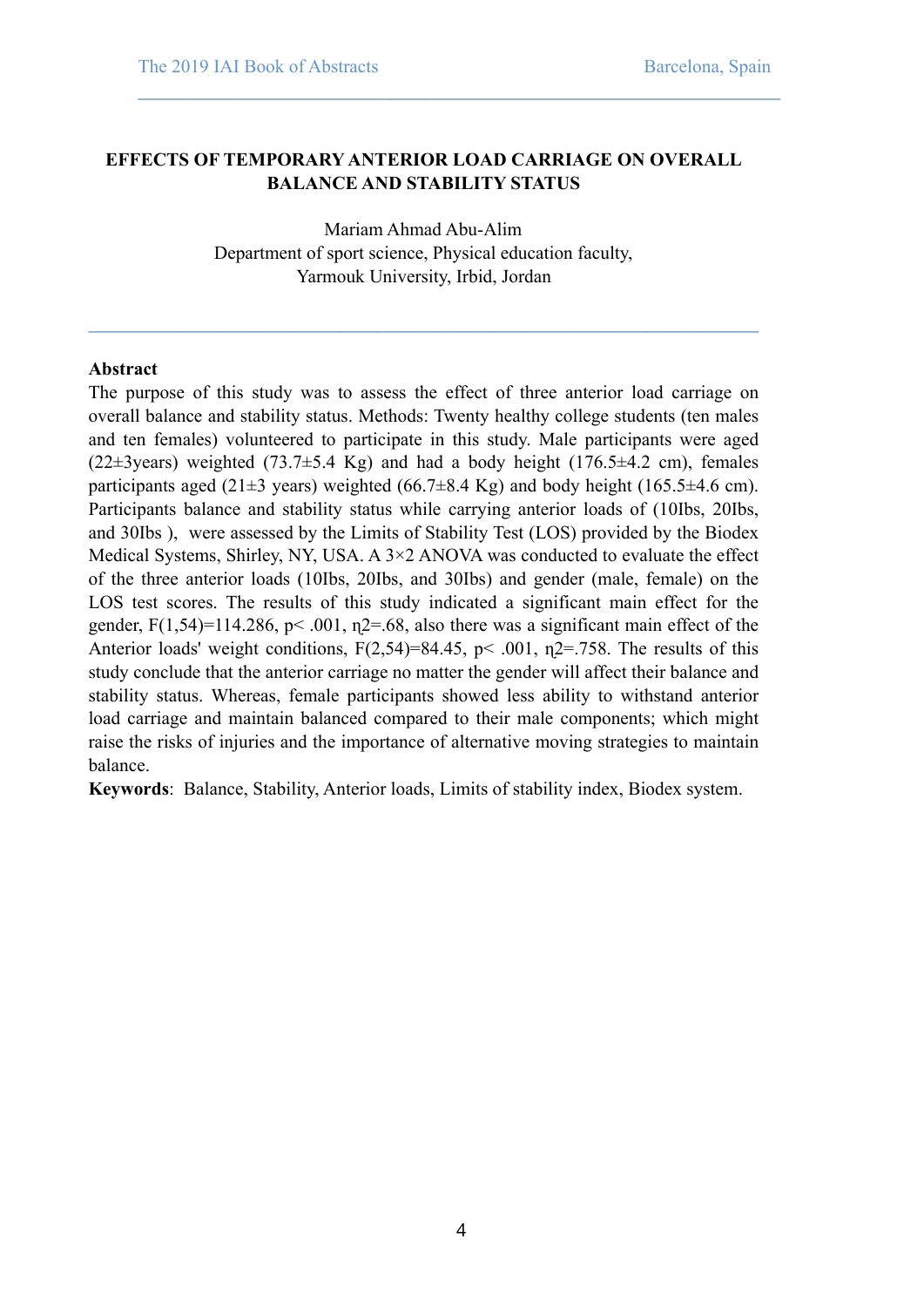# **THE RELATION BETWEEN UNEMPLOYMENT AND WAGES, A CHALLENGE TO BE FACED IN ALBANIA**

**\_\_\_\_\_\_\_\_\_\_\_\_\_\_\_\_\_\_\_\_\_\_\_\_\_\_\_\_\_\_\_\_\_\_\_\_\_\_\_\_\_\_\_\_\_\_\_\_\_\_\_\_\_\_\_\_\_\_\_\_\_\_\_\_\_\_\_\_\_** 

Prof. assoc. Dr. Etleva Bajrami Pedagogue in Finance Department, Faculty of Economy, University of Tirana

**\_\_\_\_\_\_\_\_\_\_\_\_\_\_\_\_\_\_\_\_\_\_\_\_\_\_\_\_\_\_\_\_\_\_\_\_\_\_\_\_\_\_\_\_\_\_\_\_\_\_\_\_\_\_\_\_\_\_\_\_\_\_\_\_\_\_\_\_\_\_** 

### **Abstract**

This paper focuses on unemployment in Albania and the factors that influence it. Unemployment has been and continues is a problem in the country. A problem that if it is combined with the low rates of economic development implies that population poverty is present and will impede the development of businesses and all economy's growth. The growth rate of the economy has been steadily increasing but growth rates have been volatile.

The opening of new businesses has been the focus of government policies for increasing employment. Albania has many development opportunities because almost all sectors of the economy are still developing.

However, not a small problem related to unemployment is the level of wages. An insufficient wage doesn't guaranty a standard of living required and would cause unemployment and instability of the employees to be high.

In order to understand if unemployment is strongly correlated to the level of wages, this paper is tested whether there is a linear relationship through the linear regression model. By testing the connectivity turns out that there is a negative linear relationship between unemployment and wages. The level of unemployment will decrease if the level of wages will increase.

**KEYWORDS:** unemployment rate, employment, economic growth, wages JEL Classification: O15, M20, J64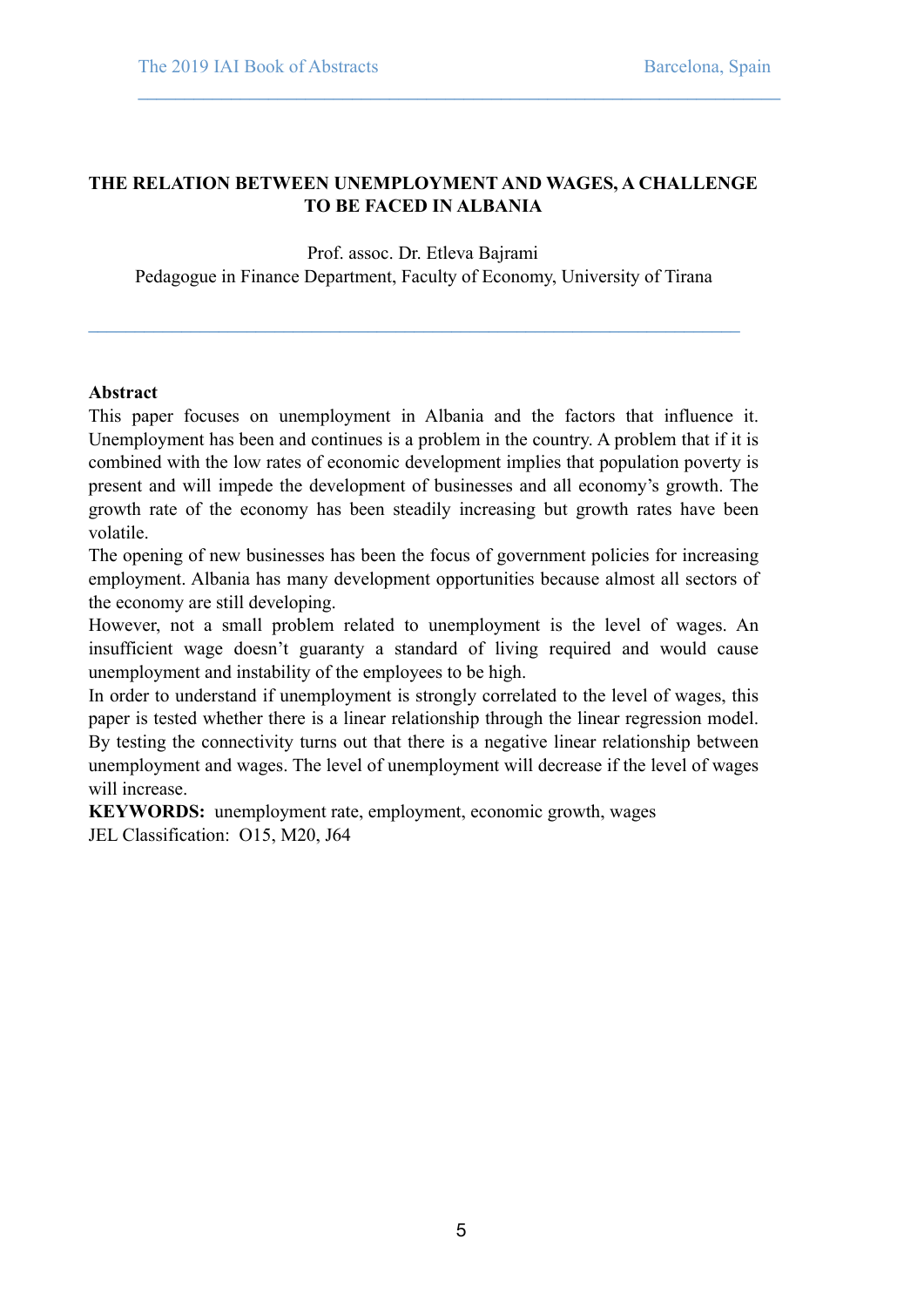### **CUSTOMER SATISFACTION AND QUALITY OF LIFE FOR CONSUMERS IN ROMANIA**

**\_\_\_\_\_\_\_\_\_\_\_\_\_\_\_\_\_\_\_\_\_\_\_\_\_\_\_\_\_\_\_\_\_\_\_\_\_\_\_\_\_\_\_\_\_\_\_\_\_\_\_\_\_\_\_\_\_\_\_\_\_\_\_\_\_\_\_\_\_** 

#### Mihai DRAGNEA

The Bucharest University of Economic Studies, Bucharest, Romania

**\_\_\_\_\_\_\_\_\_\_\_\_\_\_\_\_\_\_\_\_\_\_\_\_\_\_\_\_\_\_\_\_\_\_\_\_\_\_\_\_\_\_\_\_\_\_\_\_\_\_\_\_\_\_\_\_\_\_\_\_\_\_\_\_\_\_\_\_** 

#### **Abstract**

#### **Introduction.**

*Overview* 

In the last two decades the field covering Customer Satisfaction, Retention, Loyalty concepts had an exponential growth and a corresponding weight in importance for companies all over the world. In the same time, the rise of the internet industry and Social Media brought an increased focus on better understanding customer behavior based more on psychographics than traditional demographics. This leap potentially created a knowledge gap between the methods used to measure the actual success of the above mentioned strategies and real-life customer behavior. For example, even though companies are now able to proactively collect specific data about customers' actions, preferences, private life events, the main method of measuring Customer Satisfaction is still reactive (i.e. asking customers how satisfied they are with the products/ services).

#### *Hypothesis*

There are two hypothesis addressed in the research we will refer to in this paper: 1.Are companies using a potentially obsolete and self-centered method to measure Customer Satisfaction while ignoring the influence of day to day events in the customers' private life's?

2.Are day to day life events influencing customers' declared level of satisfaction?

#### *Theoretic considerations*

Customer Satisfaction can be defined while considering two major directions:

1.The strategies and actions taken mostly by private companies to generate a certain level of quality for their products and/or services.

2.A key performance indicator for measuring the actual level of satisfaction of a company's customers

In this paper we will refer to the second direction. Both in the academic field and in prevailing practice, there are multiple variations on the methods used for measuring Customer Satisfaction, the most common being are the ones build using a self-administrated questionnaire with a Likert scale (having different dimensions  $-1$  to 5, 1 to 7, 1 to 10).

Though the research focused on the most used and widely implemented indicator in companies across the world: Net Promoter Score (Reichheld F., 2003, *One Number You Need to Grow*, Harvard Business Review). According to the NPS theory, the main question to be answered by customers is: "How likely is it that you would recommend our company/product/service to a friend or colleague?". Based on a Likert scale (0 to 10), the respondents are segmented in Promoters (9 and 10), Passives (7 and 8), Detractors (0 to 6). Supporters of this theory are claiming that this indicator predicts customer loyalty and is correlated with actual profitability evolution of a company. Main critics of NPS theory (Keiningham T.L., Aksoy L., Cooil B. and Andreassen T.W., 2008, *Linking Customer Loyalty to Growth*, MIT Sloan Management Review) are underlining based on an longitudinal study that NPS was not able to explain customer purchasing behavior.

In order to bring into the research frame the customers' private life behavior, we used as baseline the Quality of American Life model (Campbell A., Converse P.E., Rodgers W.L., 1976, *The*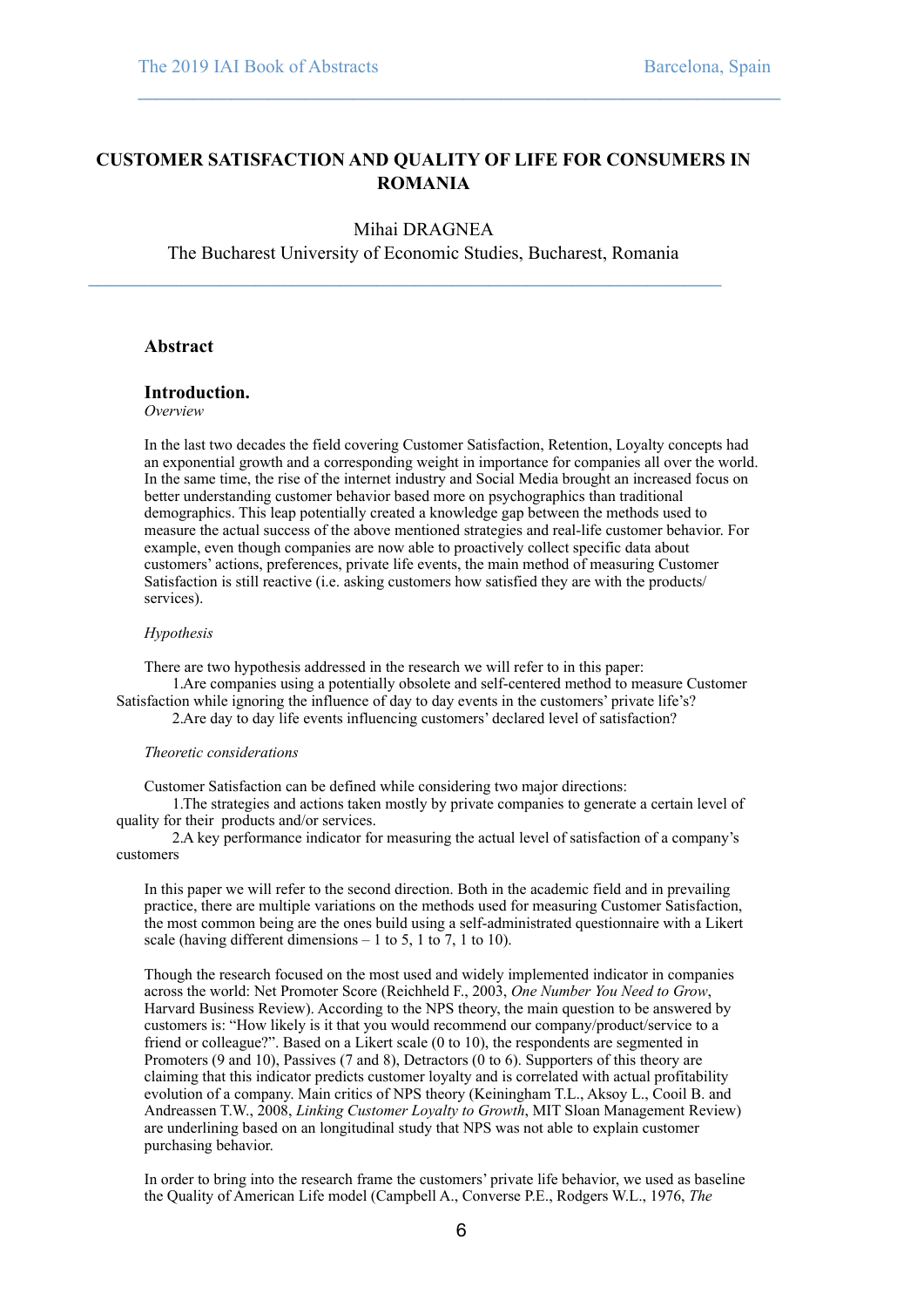*quality of American life: Perceptions, evaluations and satisfactions*, Russell Sage Foundation). The core concept is built around identifying the main sources of general life satisfaction. One of the most important outcomes is the Average Importance of each Life Satisfaction Source: Table 1: Life Satisfaction Sources (Campbell et. al, 1976)

**\_\_\_\_\_\_\_\_\_\_\_\_\_\_\_\_\_\_\_\_\_\_\_\_\_\_\_\_\_\_\_\_\_\_\_\_\_\_\_\_\_\_\_\_\_\_\_\_\_\_\_\_\_\_\_\_\_\_\_\_\_\_\_\_\_\_\_\_\_** 

| Life satisfaction<br>sources | Average<br><b>Importance Score</b><br>(where 1 is<br>highest) |  |
|------------------------------|---------------------------------------------------------------|--|
| Family Life                  | 1.46                                                          |  |
| Marriage                     | 1.44                                                          |  |
| <b>Financial Status</b>      | 2.94                                                          |  |
| Inhabitancy                  | 2.10                                                          |  |
| Friendship                   | 2.08                                                          |  |
| Health                       | 1.37                                                          |  |
| Leisure activities           | 2.79                                                          |  |

#### **Method.**

In order to obtain an increased level of relevance the method used had to meet the following main conditions:

1.Use the same environment for collecting answers according to NPS methodology

2.Assure consistency by analyzing the answers using correlations between main questions

The research was done during a three months timeframe with an online self-administrated questionnaire (majority of questions on a Likert scale). The target group were customers in Romania, urban area, actively employed or self-employed, with focus on a highly relevant group for purchase behavior analysis for the Romanian macro-economy: higher level of education and income per person. Also, to avoid any interference with the natural respondents behavior, customers were asked to evaluated a Brand/Company at their choice, without any specific suggestion.

Specifically, the questionnaire was structured on the following main directions:

-Evaluate Life Satisfaction Sources;

-Evaluate a Brand/Company of their choice on multiple factors (NPS, Customer Satisfaction and Products/Services frequency of use);

Furthermore, the answers on Life Satisfaction Sources were adjusted with the Average Importance Score and summed up to create an 1 to 4 scale that determined a comprehensive Life Satisfaction Sources Score. The 1 to 4 results were tagged as following:

- -1: Very Dissatisfied
- -2: Dissatisfied
- -3: Satisfied

-4: Very Satisfied

Total number of answers analyzed using SPSS Statistics is 452, with a 43% – 57% Male/Female ratio.

#### **Results.**

#### *Main findings*

1.The level of correlation between NPS and traditional Customer Satisfaction Score is generally high (.748) (Table 2.)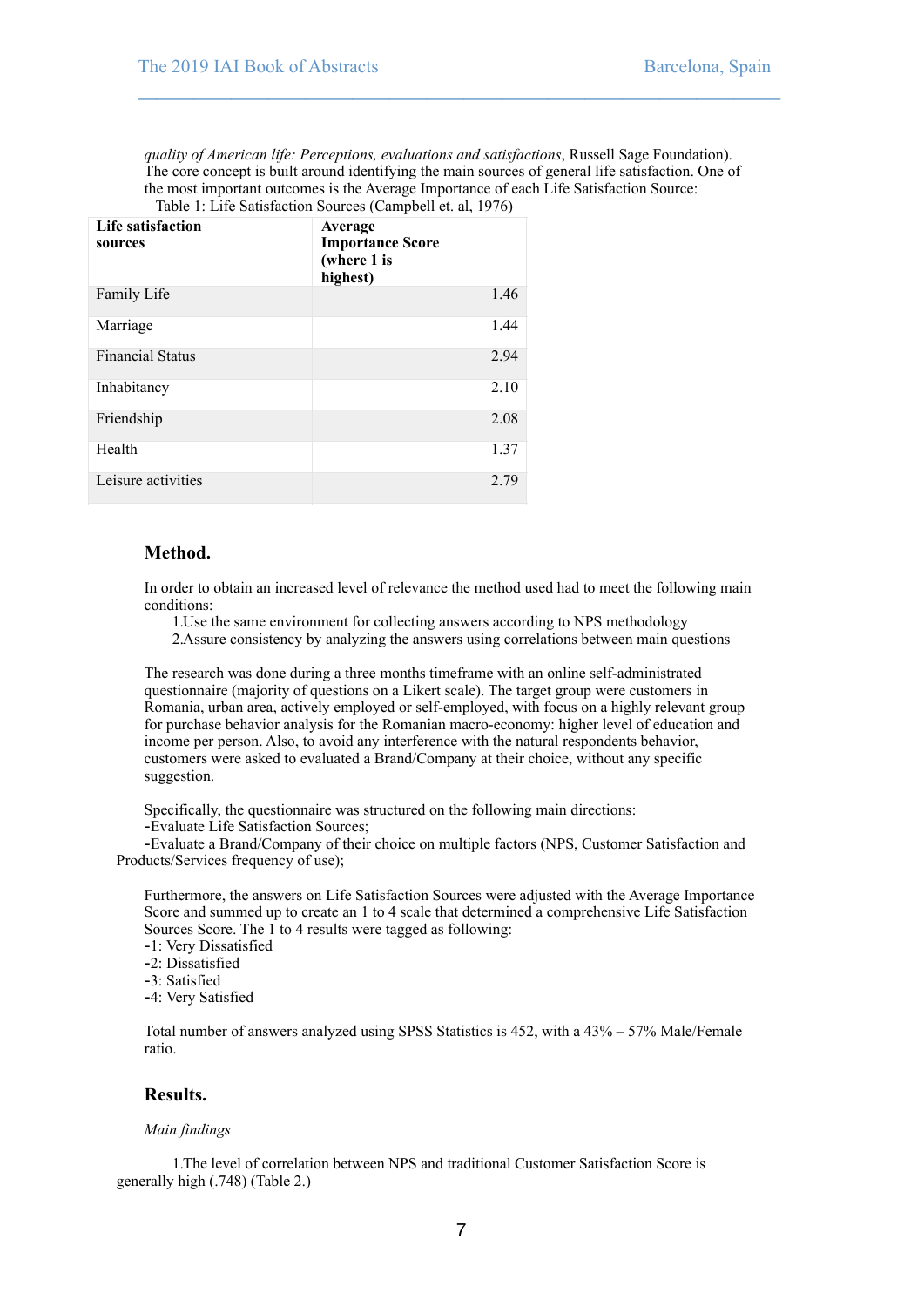2.Moreover, when segmenting the answers based on frequency of use of the products/services (Daily/Weekly/Monthly/Only when needed) from evaluated Brand/Company, the correlation versus general is slightly lower for daily use (.739) and higher for Weekly (.808), Monthly (.765) and When needed (.793) use (Table 3).

**\_\_\_\_\_\_\_\_\_\_\_\_\_\_\_\_\_\_\_\_\_\_\_\_\_\_\_\_\_\_\_\_\_\_\_\_\_\_\_\_\_\_\_\_\_\_\_\_\_\_\_\_\_\_\_\_\_\_\_\_\_\_\_\_\_\_\_\_\_** 

3.For Life Satisfaction Sources Segment, the general view shows a decreasing trend in correlations in relationship with the Life Satisfaction Sources Score (Table 4):

a.Dissatisfied: .893

b.Satisfied: .742

c.Very Satisfied: .711

d.A more in depth analysis on the correlation between NPS & Customer Satisfaction, with a mixed segmentation (Life Satisfaction & Brand Use Frequency) and with focus on comparing the Daily frequency of use segments is revealing the following (Table 5):

e.Daily use, Dissatisfied: .921 f.Daily use, Satisfied: .721 g.Daily use, Very Satisfied: .708

#### *Main findings interpretation*

a.The levels of correlation between Net Promoter Score and Customer Satisfaction Score shows that there is a low statistical difference between the two indicators. This means that if companies are asking their customers the NPS question or how satisfied they are, the expected results should be the same. This comes more to sustain the critics of NPS than promoters, at it is showing that customers do not have significantly different opinion regarding the Company/Brand they are evaluating when answering if they would recommend or if they are satisfied.

b.The decreasing trends of correlation for the different Life Satisfaction Score Segments is showing with an acceptable degree of relevance the fact the with one of the research hypothesis (Are day to day life events influencing customers' declared level of satisfaction?) has an increase chance to be valid. Though, further analysis are in order.

c.In addition, when selecting those cases where the Brand/Company is present daily in the life of their customers (in terms of use frequency), the trend from above finding is confirmed.

a.In conclusion, it can be underlined the fact that our first hypothesis (Are companies using a potentially obsolete and self-centered method to measure Customer Satisfaction while ignoring the influence of day to day events in the customers' private life's?), with additional more in-depth analysis can be validated.

#### *Limitations and recommendations:*

a.Although the method used for collecting answers was aligned with industry standards, the gap between declared answers and practical action of customers is a valid point for questioning the findings of this research. The recommendation to obtain more accurate results is to run a similar questionnaire in online environments, when after completing the answers, companies can track realtime the purchase behavior of their customers.

b.Also, it is important to add that an extended research in terms of geographic coverage and number of respondents is highly recommended and could be the foundation of a standalone theory.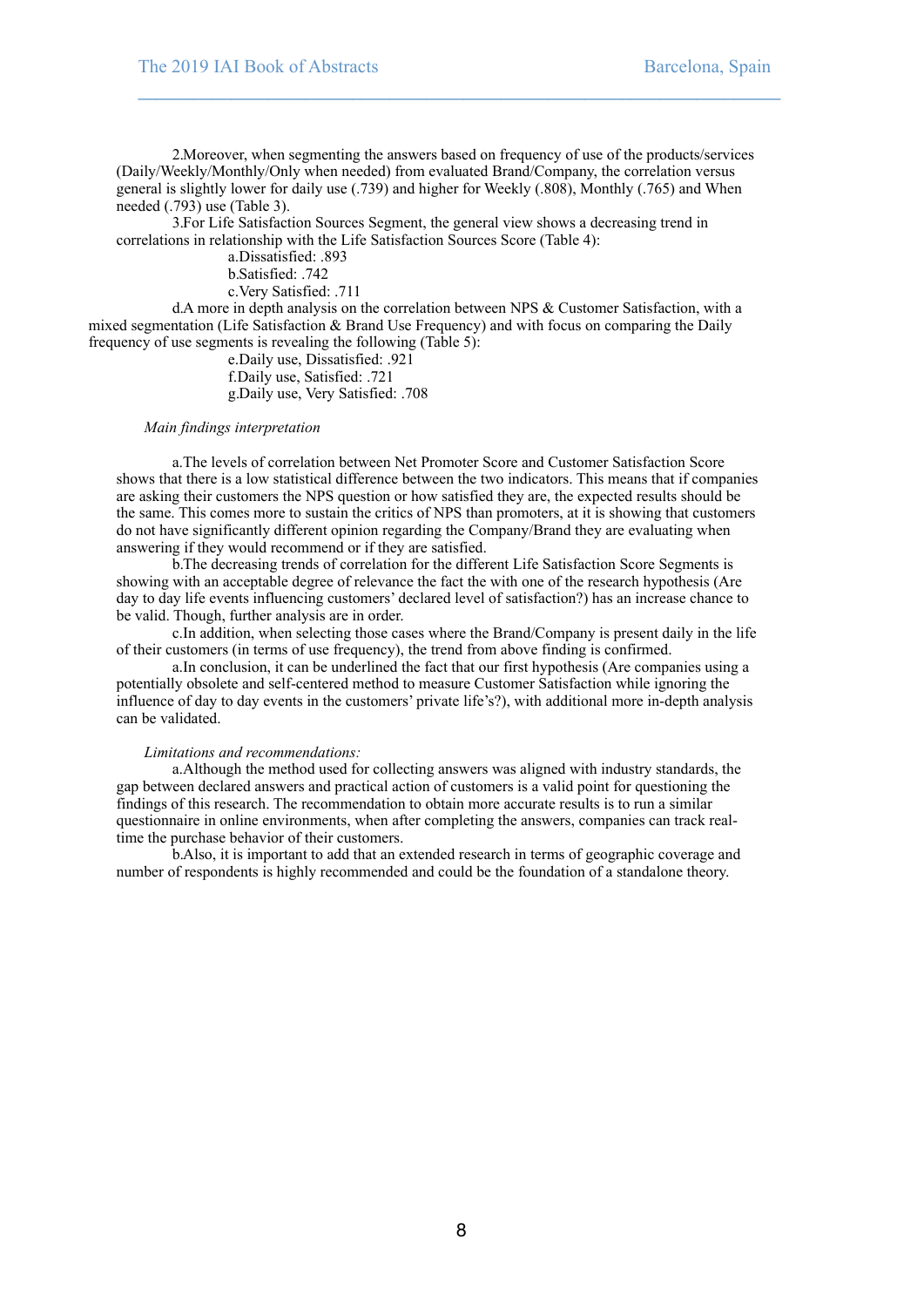# **COMPARISON OF ENTREPRENEURSHIP ACTIVITY IN THE DANUBE REGION**

**\_\_\_\_\_\_\_\_\_\_\_\_\_\_\_\_\_\_\_\_\_\_\_\_\_\_\_\_\_\_\_\_\_\_\_\_\_\_\_\_\_\_\_\_\_\_\_\_\_\_\_\_\_\_\_\_\_\_\_\_\_\_\_\_\_\_\_\_\_** 

Barbara Bradač Hojnik Associate Professor University of Maribor, Faculty of Economics and Business

**\_\_\_\_\_\_\_\_\_\_\_\_\_\_\_\_\_\_\_\_\_\_\_\_\_\_\_\_\_\_\_\_\_\_\_\_\_\_\_\_\_\_\_\_\_\_\_\_\_\_\_\_\_\_\_\_\_\_\_\_\_\_\_\_\_\_\_\_** 

#### **Abstract**

The entrepreneurship as the phenomenon is important for national economies as it contributes immensely to the development of the economy. Therefore, the paper aims to analyse and compare the selected indicators of entrepreneurial activity in a particular geographic area, namely Danube Region. Countries of this Region are very diverse despite of their common historical development and geographical area. Countries which belong to the Danube Region differ significantly by living standards, economic development, and the problems they face, which makes entrepreneurship in the region even more interesting to research. Our main research question is "*What are the differences between the countries of the Danube Region regarding the entrepreneurship activity?".* For selected countries of the Danube Region were analyzed typical indicators of entrepreneurship and then compared among countries. For the purposes of our research used were data from the Global Entrepreneurship Monitor, Doing Business, and SME Performance Review with its SBA Fact Sheets. The entrepreneurship activity was measured using the pipeline approach, which analyzes entrepreneurial activity through characteristics phases of entrepreneurship process. They were divided into two groups, each with several indicators, namely, (1) societal values for entrepreneurship and (2) entrepreneurial activity.

The results of the societal values for entrepreneurship indicate that entrepreneurial intentions are highest in Romania (29%) and lowest in Bulgaria (7%). Regarding the results of entrepreneurial activities, the early-stage entrepreneurial activity is highest in Romania (11%) and lowest in Germany (5%). However, opportunity-driven entrepreneurship is highest in the Czech Republic (60%) and the lowest in Romania (33%). Additionally, the highest rate of established companies is in Austria (9%), and the lowest in Croatia (4%). However, the comparison of results for the Region indicate that there are main differences between countries from Upper Danube Region (Germany, Austria, etc.) compared to countries of Lower Danube Region (Ukraine, Romania, etc.).

**Keywords**: entrepreneurial process, societal values for entrepreneurship, entrepreneurial activity, Danube Region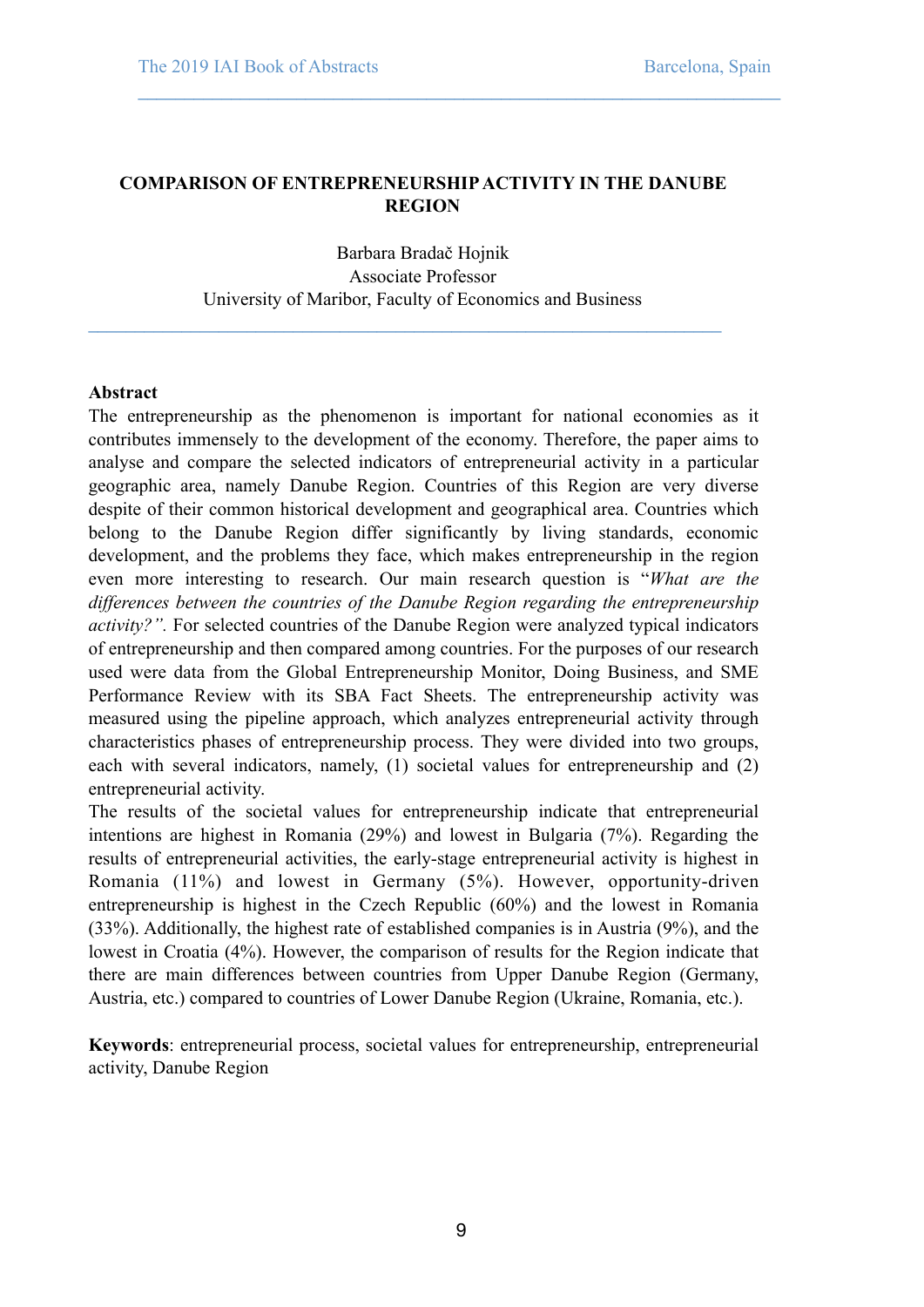# **ANALYSING OF THREE GROUP OF FACTORS AND THEIR IMPACTS ON THE LEVEL OF SNS USING IN BUSINESS PRACTICE**

**\_\_\_\_\_\_\_\_\_\_\_\_\_\_\_\_\_\_\_\_\_\_\_\_\_\_\_\_\_\_\_\_\_\_\_\_\_\_\_\_\_\_\_\_\_\_\_\_\_\_\_\_\_\_\_\_\_\_\_\_\_\_\_\_\_\_\_\_\_** 

Dr Dijana Kovačević University of Montenegro Faculty of Economics

**\_\_\_\_\_\_\_\_\_\_\_\_\_\_\_\_\_\_\_\_\_\_\_\_\_\_\_\_\_\_\_\_\_\_\_\_\_\_\_\_\_\_\_\_\_\_\_\_\_\_\_\_\_\_\_\_\_\_\_\_\_\_\_\_\_\_\_\_\_\_\_** 

### **Abstract:**

The purpose of this paper is to analyse three groups of factors and their impact on the level of using and diffusion of social network sites (SNS), as part of e business in overall business practice. This study focuses on technical, organizational and environmental factors and their determination on SNS's diffusion in companies as a business tool. Decision tree (DT) method is used in this paper, as method which detects interactive impact of these factors. Obtained results show that there are differences in impact of those factors in the context of range of different company size and type of business. The level of significance of observed factors and the degree of their impacts are also examined in terms of incentives or barriers for using SNS in companies. The study's results may have theoretical and practical implications for companies in terms of contribution of using e business solutions in modern digital presence and practice.

**Keywords:** technical, organizational, environmental, factors, SNS, e business, impact, company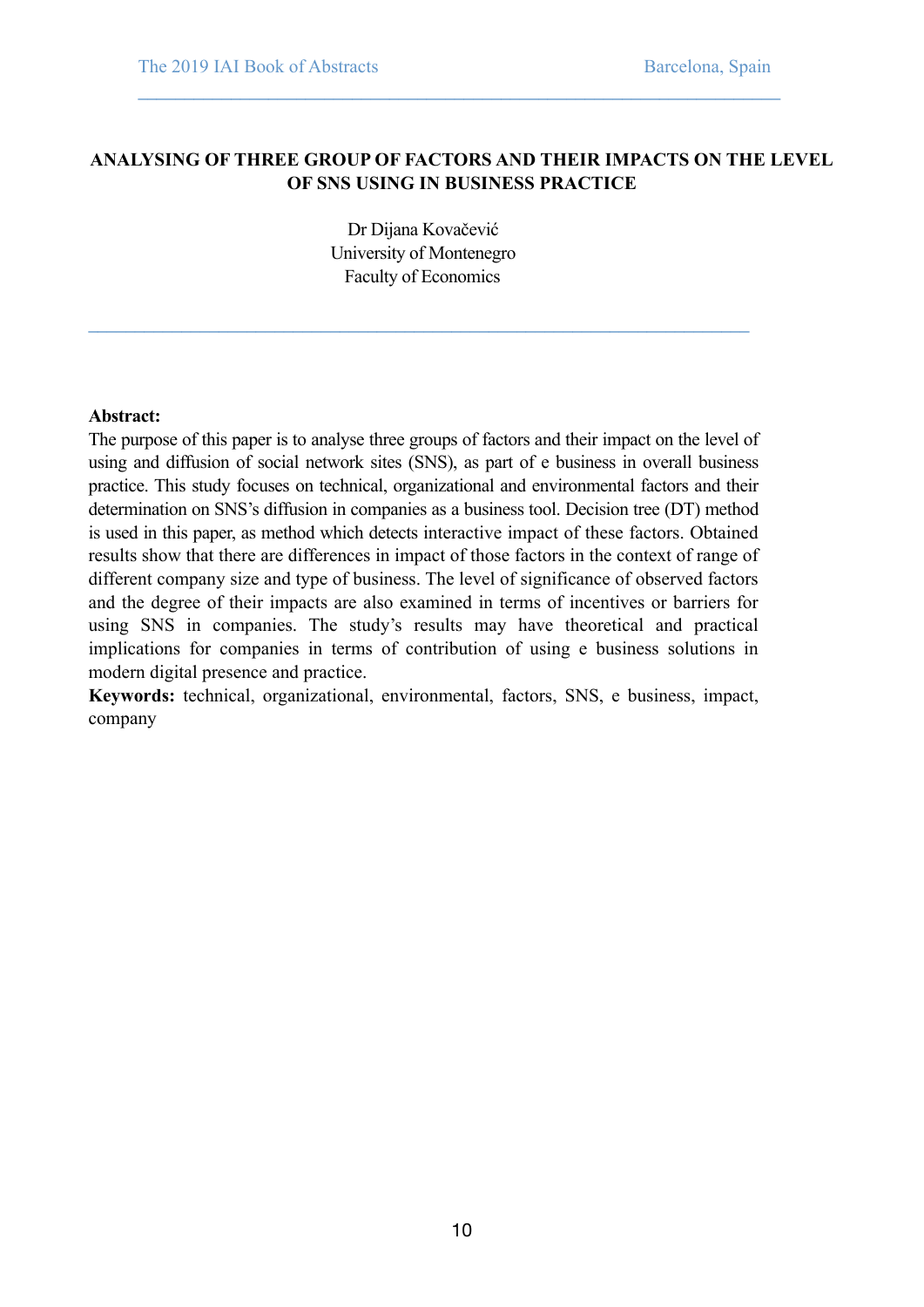# **HEALTH STATUS AND THE LABOR MARKET**  Literature Review

**\_\_\_\_\_\_\_\_\_\_\_\_\_\_\_\_\_\_\_\_\_\_\_\_\_\_\_\_\_\_\_\_\_\_\_\_\_\_\_\_\_\_\_\_\_\_\_\_\_\_\_\_\_\_\_\_\_\_\_\_\_\_\_\_\_\_\_\_\_** 

Aseda Banushaj, PhD candidate University of Tirana Faculty of Economics

**\_\_\_\_\_\_\_\_\_\_\_\_\_\_\_\_\_\_\_\_\_\_\_\_\_\_\_\_\_\_\_\_\_\_\_\_\_\_\_\_\_\_\_\_\_\_\_\_\_\_\_\_\_\_\_\_\_\_\_\_\_\_\_\_\_\_\_\_\_** 

# **Abstract**

Nowadays, one of the global concerns is the aging of the population. This concern has forced many governments to increase their retirement age. This decision leads to increase in the labor force. In order to make this policy effective, it is essential to have good health conditions. In the framework of healthy individuals, the policy will be more effective by increasing not only the labor force, but also keeping sustainable levels of labor productivity. This is the main reason for identifying and analyzing the relation between health status and employment, despite the difficulty that endogeneity brings of these two phenomes.

In this paper we will analyze the effect of income on health status as well as the other side of the relationship and the simultaneous effect too. Through the literature review, we will be focused on

the most important studies and cases. Also, through a descriptive and comparative analyze we will describe this phenomenon and summarize the main theories for further research and discussions. To sum up, we concluded that the relationship between health status and the labor market according to many studies turns out to be mutual.

Taking into consideration that fact, it should be paid attention to the mutual link while drafting the policies.

**Key words**: Health status, labor market, simultaneous effect, workforce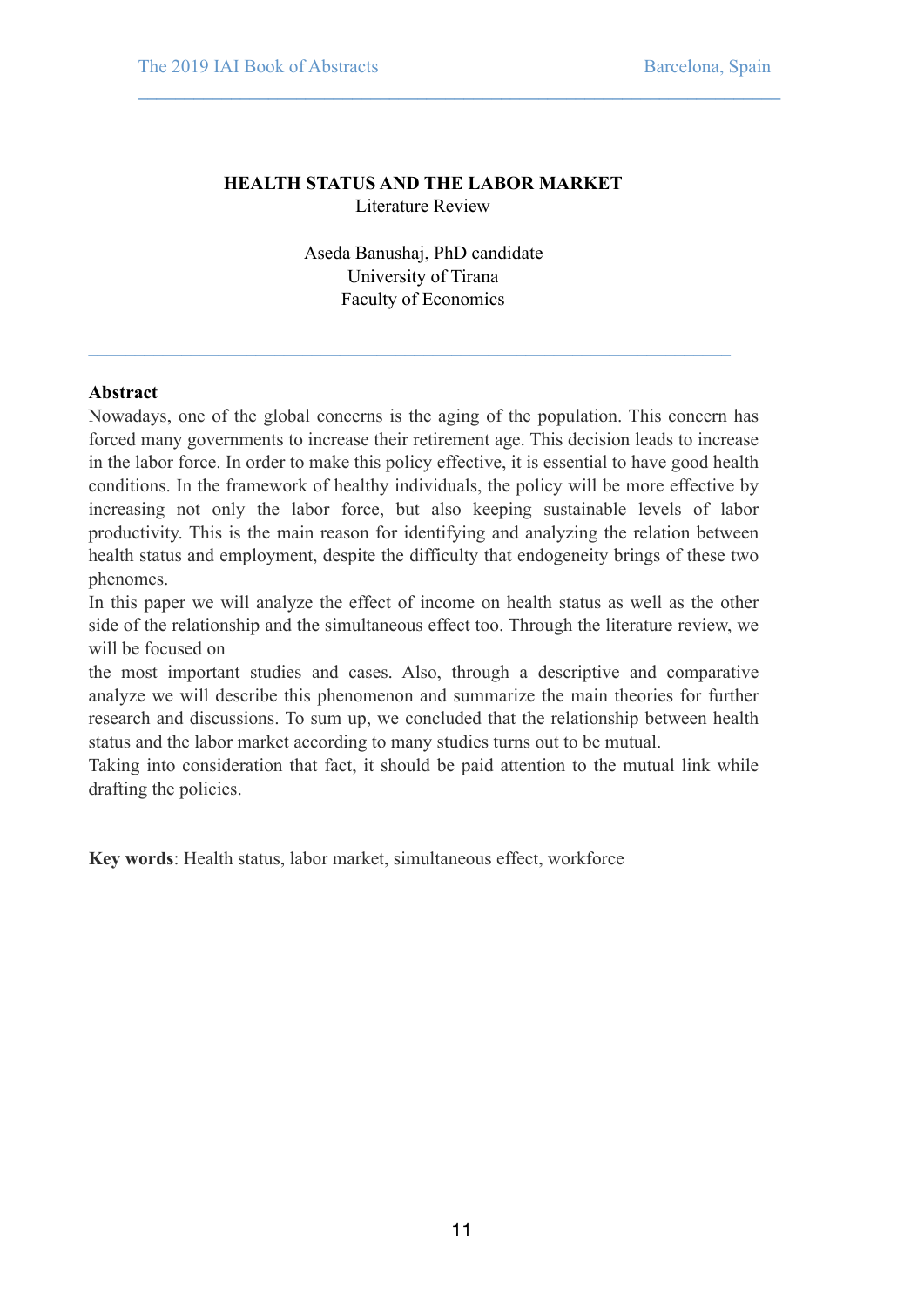# **THE FRANCHISE CONTRACT IN THE ALBANIAN LEGISLATION, AND THE INNOVATIONS THAT LED TO THE CONTRACTUAL LEGAL ACTIONS**

**\_\_\_\_\_\_\_\_\_\_\_\_\_\_\_\_\_\_\_\_\_\_\_\_\_\_\_\_\_\_\_\_\_\_\_\_\_\_\_\_\_\_\_\_\_\_\_\_\_\_\_\_\_\_\_\_\_\_\_\_\_\_\_\_\_\_\_\_\_** 

Tanusha Selimi, PhD Candidate ArdvinKraja, PhD

**\_\_\_\_\_\_\_\_\_\_\_\_\_\_\_\_\_\_\_\_\_\_\_\_\_\_\_\_\_\_\_\_\_\_\_\_\_\_\_\_\_\_\_\_\_\_\_\_\_\_\_\_\_\_\_\_\_\_\_\_\_\_\_\_\_\_\_\_\_** 

### **Abstract**

The paper treats the ways of establishing newer legal contractual relations in jurisprudence.Specific social-economic relations, shaped by legal acts, have created a full legal framework for the regulation of relations between the legal subjects.Since law is not static in time and space, dynamics have brought the need to create new ways to create a series of contracts that directly affect communication and development between business and interested parties. This paper aims to analyses the franchise contract in the legal relationships.

The franchise contract is a development of private international law to reach different agreements with the purpose of trading and distributing goods or services using the name of a business organization. Due to the importance of these contracts, their application and the opportunity that they offer in legal transactions are a necessity to know their form and content.Through this paper will be analyzed in detail how the Albanian legislation stands in the way of expressing the free will to create, change or terminate certain legal relationships.

**Key words**: contract, legal relationship, business organization, civil law, legal subjects.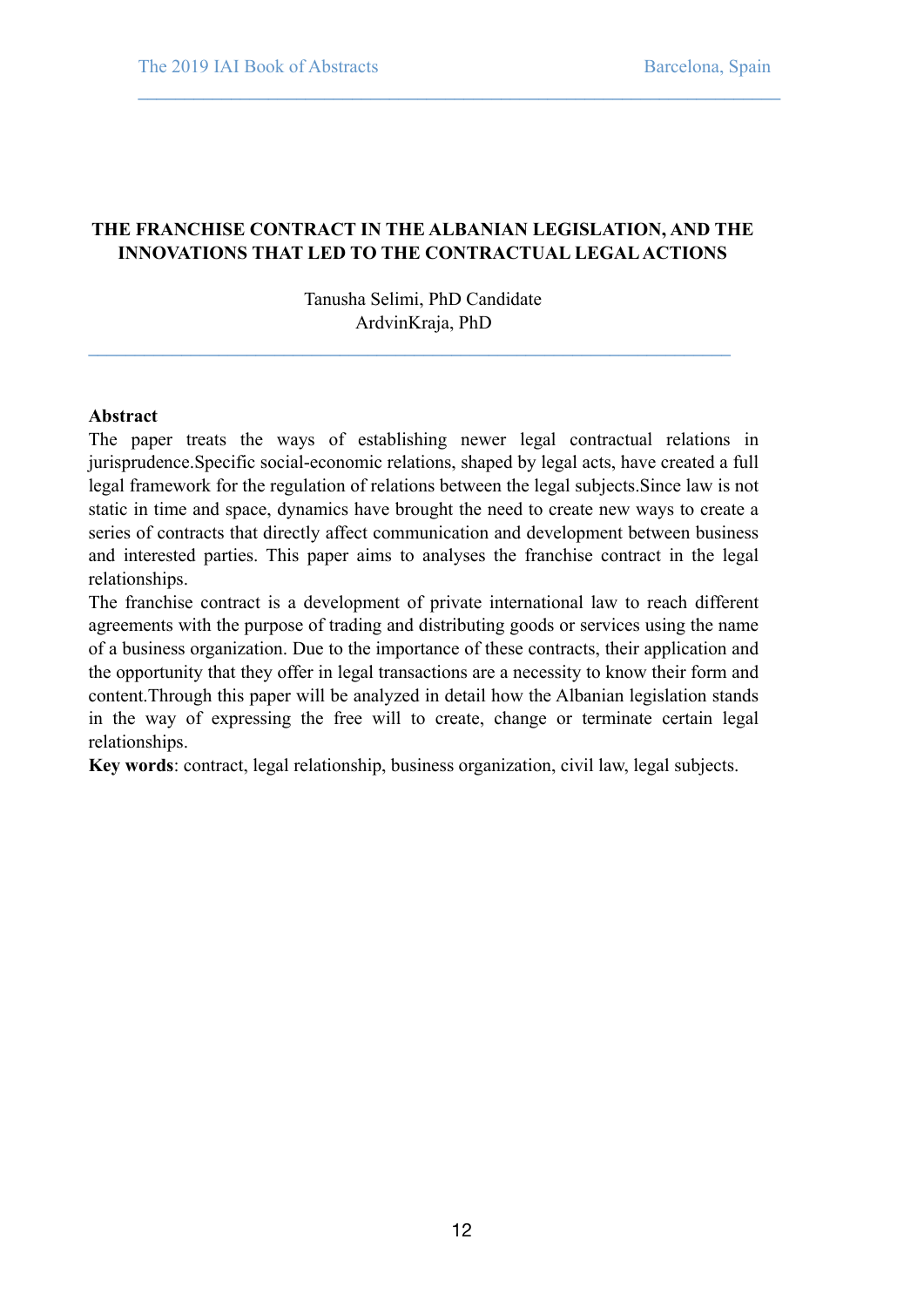#### **CULTURE 2.0: COVERING CULTURAL TOPICS FOR A DIGITAL AUDIENCE.**

**\_\_\_\_\_\_\_\_\_\_\_\_\_\_\_\_\_\_\_\_\_\_\_\_\_\_\_\_\_\_\_\_\_\_\_\_\_\_\_\_\_\_\_\_\_\_\_\_\_\_\_\_\_\_\_\_\_\_\_\_\_\_\_\_\_\_\_\_\_** 

Elena Abrudan, Journalism and Digital Media Department, FSPAC, Babeș-Bolyai University Cluj-Napoca, Romania

**\_\_\_\_\_\_\_\_\_\_\_\_\_\_\_\_\_\_\_\_\_\_\_\_\_\_\_\_\_\_\_\_\_\_\_\_\_\_\_\_\_\_\_\_\_\_\_\_\_\_\_\_\_\_\_\_\_\_\_\_\_\_\_\_\_\_\_\_\_\_** 

#### **Abstract**

The present paper offers a fresh and necessary perspective on the cultural production landscape. New technologies and formats offer us the ability to produce and distribute content, to enter virtual communities and to create new networks of meaning. Media convergence takes place on at least five levels: technologically, culturally, economically, socially and globally. The real effort in today's media industry is to understand this complex network of interconnected phenomena, and adapt to the challenges of media convergence, together with a certain way of approaching reality. New technologies and platforms determine the emergence of new formats and forms of participation. In this context, our culture enters a new era, where focusing not only on what information we deliver, but also on how we do it and that is more important than ever before. Nowadays, more than in any other field, cultural production needs to be presented to the audience in way that makes it accessible, entertaining and user-friendly, while also being educational and inspiring.

The research presented in our Case study explores cultural life in Cluj-Napoca, Romania during the last few decades through the eyes of some of the most important cultural figures in the Transylvanian city. The results of the paper are based on a content analysis of the answers given by novelists, poets, essayists, journalists, theatre or film critics, as well as literary historians or translators in 36 semi-structured interviews. The study also explores adapting cultural content to digital audiences. Thus, the video interviews were cut to 5-10 minutes, in order to meet the expectations of such an audience. The format chosen is not based on a question and answer dynamic. Instead, it shows the discussed topics on screen, in order to give the videos a more vivacious pulse. Moreover, interviewee's digital portraits - *opus regulatum* digital mosaics, made out of automatically-extracted photos taken at the Central University Library in Cluj-Napoca and published on Instagram were also created as part of the project.

**Key words:** culture, media industry, new formats and rules, new technologies, education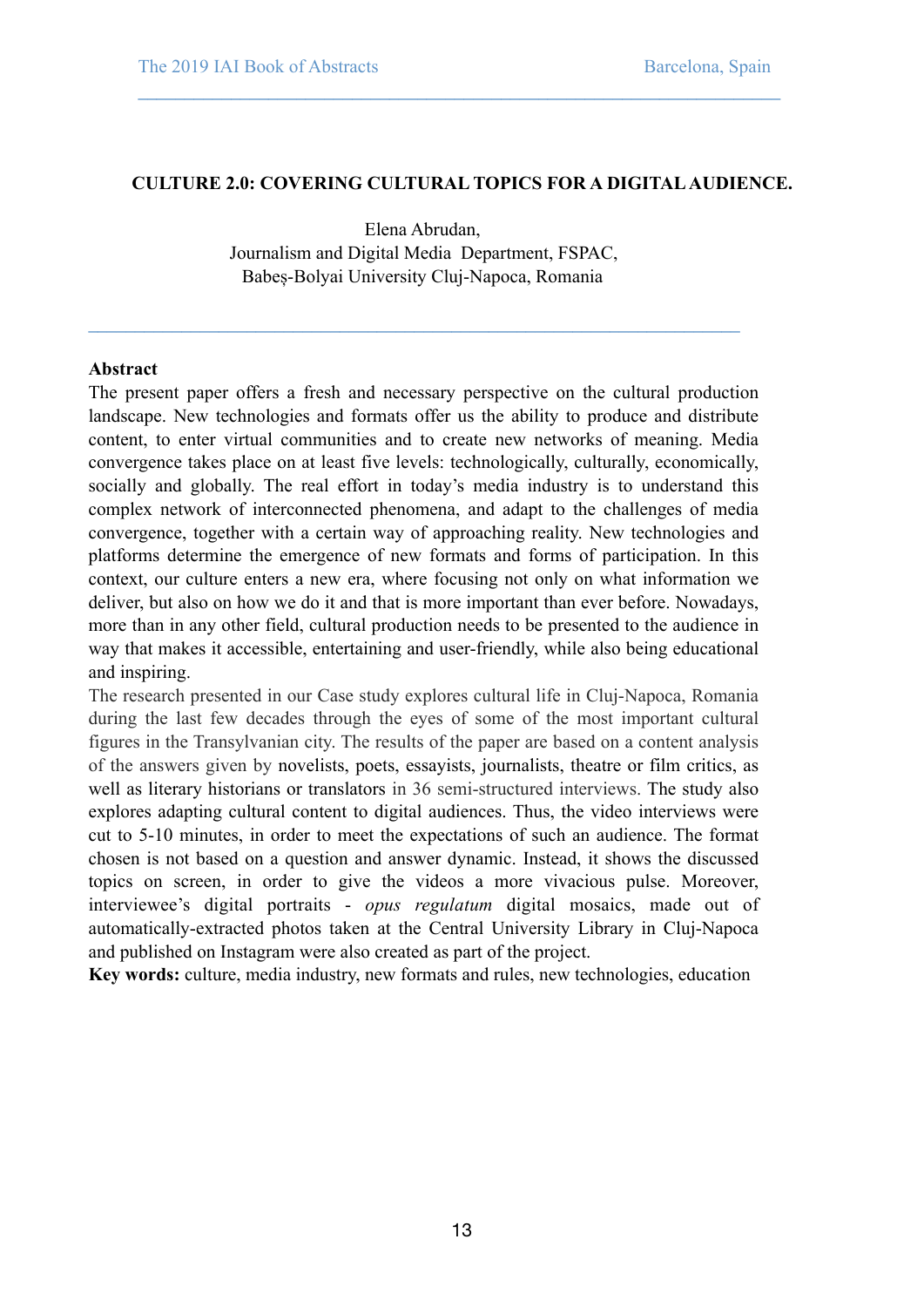# **EMERGING TREND OF DIGITAL COMPANIONSHIP AND ALONE-TOGETHER – A PSYCHOSOCIAL PRISMATIC ANALYSIS**

**\_\_\_\_\_\_\_\_\_\_\_\_\_\_\_\_\_\_\_\_\_\_\_\_\_\_\_\_\_\_\_\_\_\_\_\_\_\_\_\_\_\_\_\_\_\_\_\_\_\_\_\_\_\_\_\_\_\_\_\_\_\_\_\_\_\_\_\_\_** 

Dr Neha Pandey Assistant Professor Department of Journalism and Mass Communication Banaras Hindu University Varanasi, India

**\_\_\_\_\_\_\_\_\_\_\_\_\_\_\_\_\_\_\_\_\_\_\_\_\_\_\_\_\_\_\_\_\_\_\_\_\_\_\_\_\_\_\_\_\_\_\_\_\_\_\_\_\_\_\_\_\_\_\_\_\_\_\_\_\_\_\_\_\_** 

*Abstract:* The ability to communicate has always been an exciting area of research and analysis. The technological advancements have given new tentacles making it more fascinating and challenging both. Digital-citizens/digital natives prefer the company of digital devices as a close and preferable all-inclusive useful object/companions. Communication as a social process has camouflaged into a digital- social process whereby the prosumers are alone-together in this communication meta-ecology. In today's society, what does it mean to be human, is the bigger, deeper question.

The study aims to highlight users' perception about the meanings which they assign to these digital companions and whether context-dependency is building up new digital relationships. Sharp contrast among the assigned usages of digital companionship was also reported which again questions the viability of digital relationships and its different implications for different people across socio-cultural milieu.

**Keywords**: Digital Companionship, alone-together, identity, dependency, displacement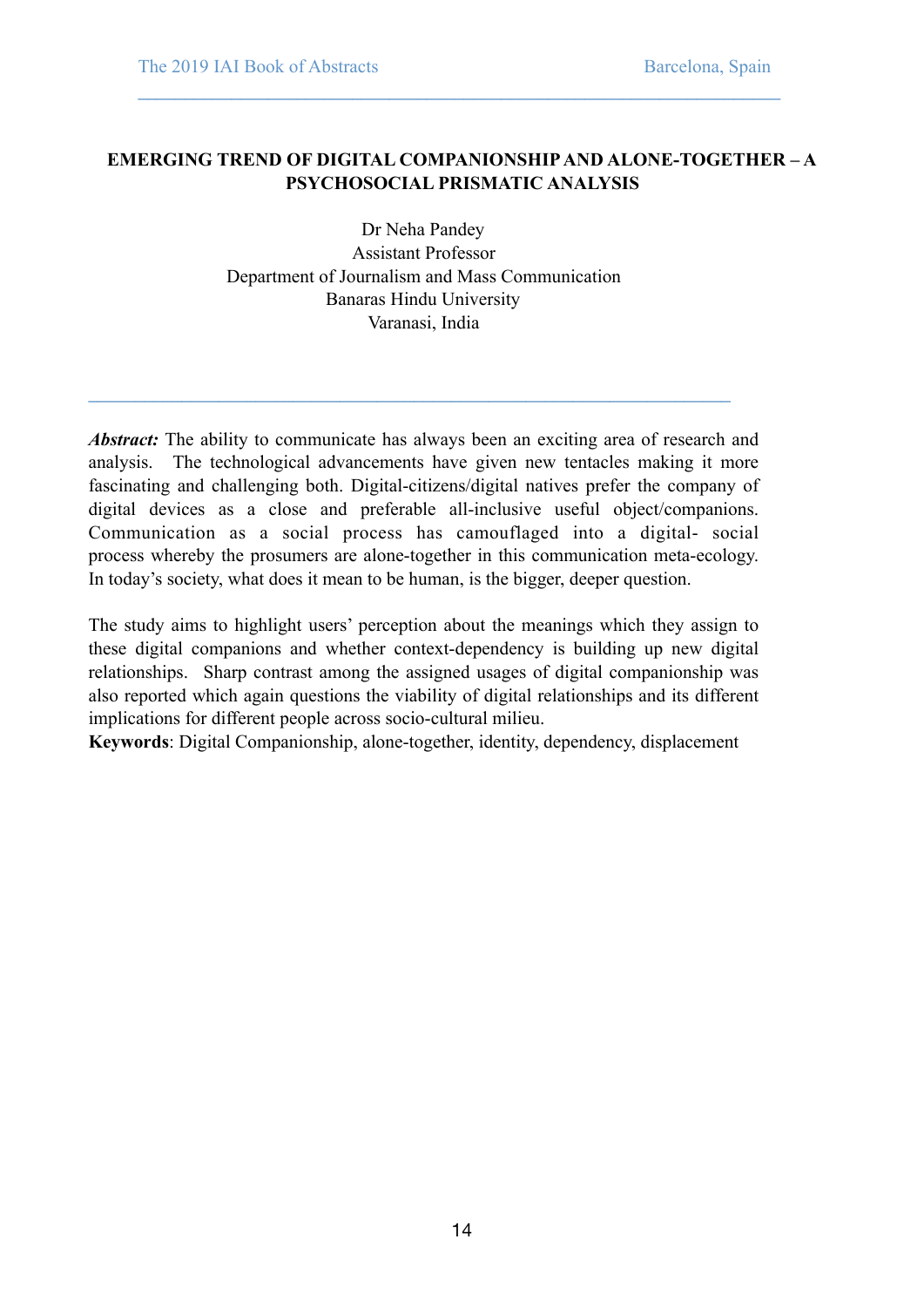# **THE PLACE OF (NO) RETURN: HOME, FAITH AND IDENTITY IN ANDREW KRIVÁK´S NOVELS THE SOJOURN AND THE SIGNAL FLAME**

**\_\_\_\_\_\_\_\_\_\_\_\_\_\_\_\_\_\_\_\_\_\_\_\_\_\_\_\_\_\_\_\_\_\_\_\_\_\_\_\_\_\_\_\_\_\_\_\_\_\_\_\_\_\_\_\_\_\_\_\_\_\_\_\_\_\_\_\_\_** 

Diana Zidova, PhD.; Assistant Professor Constantine the Philosopher University in Nitra, Faculty of Pedagogy, Department of Language Pedagogy and Intercultural Communication

**\_\_\_\_\_\_\_\_\_\_\_\_\_\_\_\_\_\_\_\_\_\_\_\_\_\_\_\_\_\_\_\_\_\_\_\_\_\_\_\_\_\_\_\_\_\_\_\_\_\_\_\_\_\_\_\_\_\_\_\_\_\_\_\_\_\_\_\_\_\_** 

### **Abstract**

America as a country of immigrants has a strong literary tradition in depicting arriving and departing of immigrants. They either come and search for American dream, new home and luck or they run from their mother country and leave their families, friends and enemies behind. In the case of Slovak Americans, their religious faith and social cohesion have for long been those strong bonds which kept them together. There are only a few living representatives who record their stories with such poetic intimacy and passion as Andrew Krivák. Andrew Krivák, a contemporary American writer, in his two prolific novels *The Sojourn* (2013) and *The Signal Flame* (2018) traces the lives of Slovak immigrants both in their Slovak and American geographical spaces. He opens up the topics of home, faith and identity, furthermore, questioning the notion of characters´ displacement and hybrid identity. The analysis shows that keeping one´s memories from the past and looking ahead to the future are universal quests of a hero who lives now and here, and therefore Krivák shows that even in the era of postmodernism a classic book of hope and survival has still its special place in American literature.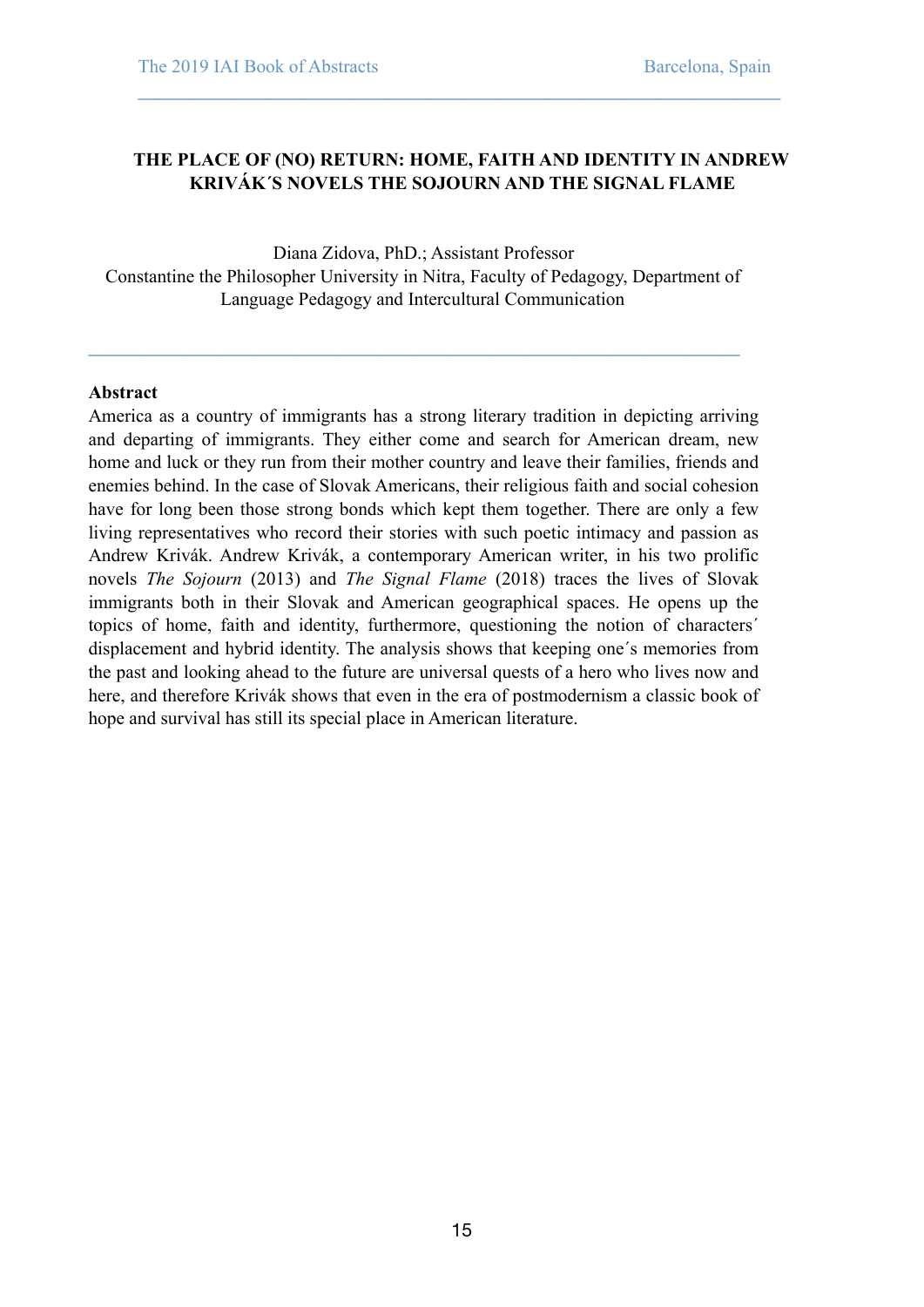# **INTERPRETATIONS AND MISINTERPRETATIONS OF JIHAD AND THEIR CONNECTION WITH TERRORISM**

**\_\_\_\_\_\_\_\_\_\_\_\_\_\_\_\_\_\_\_\_\_\_\_\_\_\_\_\_\_\_\_\_\_\_\_\_\_\_\_\_\_\_\_\_\_\_\_\_\_\_\_\_\_\_\_\_\_\_\_\_\_\_\_\_\_\_\_\_\_** 

### *doc. JUDr. Miloš Deset, PhD.*

*Trnavská univerzita v Trnave, Právnická fakulta, Univerzita Mateja Bela v Banskej Bystrici, Právnická fakulta* 

**\_\_\_\_\_\_\_\_\_\_\_\_\_\_\_\_\_\_\_\_\_\_\_\_\_\_\_\_\_\_\_\_\_\_\_\_\_\_\_\_\_\_\_\_\_\_\_\_\_\_\_\_\_\_\_\_\_\_\_\_\_\_\_\_\_\_\_\_\_** 

#### **Abstract**

**The background:** Jihad is the one of pillars of the Islamic Law and the one of main Muslims´ duties to the God. It is the term, which has various interpretations and misinterpretations, which caused its abusing. The meaning of jihad cannot be reduced to the jihad by the sword, because it does not have only the meaning of spreading the belief violently; it has primary the spiritual meaning. The jihad by the sword means the enforcement of Islam by various form of violence, e. g. by the repression against infidels within the Islamic state, the war for the spreading the belief, the fight against internal rebels or – maybe the most often – the defence against the external enemy. However, that means that the jihad by the sword has the connection with the Islamic Law of the war and the peace, which relatively particularly regulated the treatment with war prisoners, women, children and old men.

**The method of the scientific work:** This paper contains the analysis of jihad, its particular kinds and meanings, interpretations and misinterpretations, which are the background of its comparison with the terrorism and which are abused for the commitment of terrorist attacks.

**The preliminary conclusion:** According to these analyses, the jihad by the sword, or the wrongly used term of "the saint war", cannot served as the reasoning or apologizing of the commitment of terrorist attacks, because it is quite different than the useless killing of people.

**Keywords:** The Islamic Law, sharia, jihad, the saint war, the terrorism.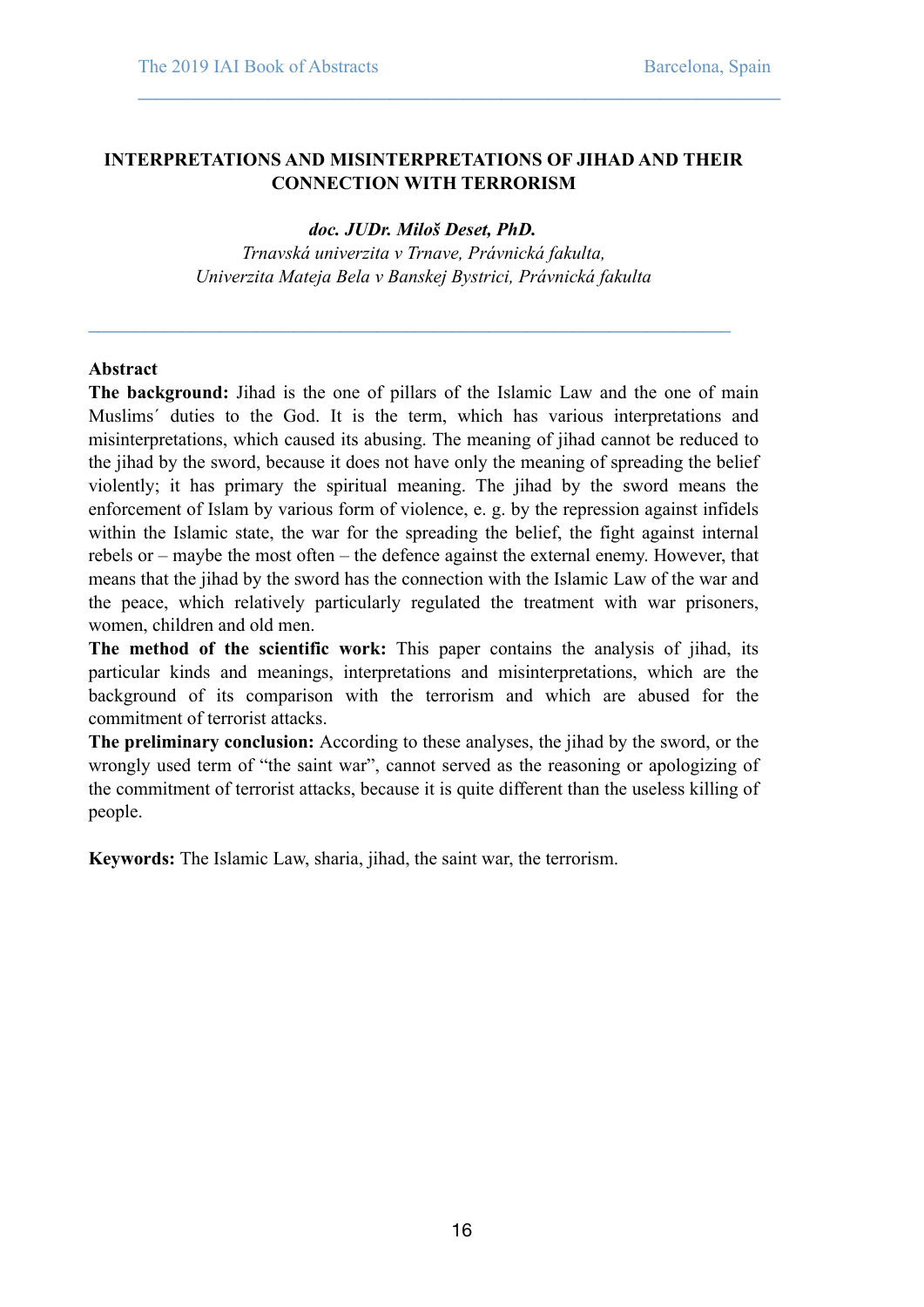# **THE ECONOMIC AND SECURITY IMPLICATION OF PASTORAL CONFLICT IN THE ECOWAS REGION, 2010 AND 2018**

**\_\_\_\_\_\_\_\_\_\_\_\_\_\_\_\_\_\_\_\_\_\_\_\_\_\_\_\_\_\_\_\_\_\_\_\_\_\_\_\_\_\_\_\_\_\_\_\_\_\_\_\_\_\_\_\_\_\_\_\_\_\_\_\_\_\_\_\_\_** 

Ugo Charity Kalu Social Science Unit School of General Studies University of Nigeria, Nsukka

*\_\_\_\_***\_\_\_\_\_\_\_\_\_\_\_\_\_\_\_\_\_\_\_\_\_\_\_\_\_\_\_\_\_\_\_\_\_\_\_\_\_\_\_\_\_\_\_\_\_\_\_\_\_\_\_\_\_\_\_\_\_\_\_\_\_\_\_\_\_** 

#### **Abstract**

The debilitating effect of the pastoral conflict has been overwhelming and an issue of concern in the security and economic well-being of some parts of Africa, especially, as the sub-regional peace and security is threatened. The underlying concept of the pastoral conflicts in the ECOWAS region, can be better explained as majorly abject poverty resulting from a few economic alternatives. While several extant literature have focused on the peace and security implications of this challenge, little attention has been given to the economic aspect. It is on this pedestrian that this study examines the economic and security implications of pastoral conflict in West Africa, between 2010 and 2017. It drew the link between pastoralism and conflict, its effect on the security and economic advancement of the sub-region. The Marxist instrumentalist theory arising from the radical decision-making models of economic policy formulation was adopted as the framework of analysis. The study is documentary based on secondary source and qualitative descriptive analysis. The study revealed that though climate change and hunger have triggered migration pastoralist in search of grazing, however, the global security gap due to poverty and limited economic integration between developed and developing countries has posed a severe challenge on security. This has, in turn, led to the pursuance of varied incompatible interest by states, region, and ethnic groups, and others. To this end, recommends adoption of economic policy via the sub-regional organization that will debase the economic, ethnic and religious differences that aggravate insurrections, skirmishes, and boundary disputes as pastoralists move in search of pastures for their livestock.

**Keywords:** Pastoral Conflict, Economic Implication, Peace and Security, Grazing, and Herdsmen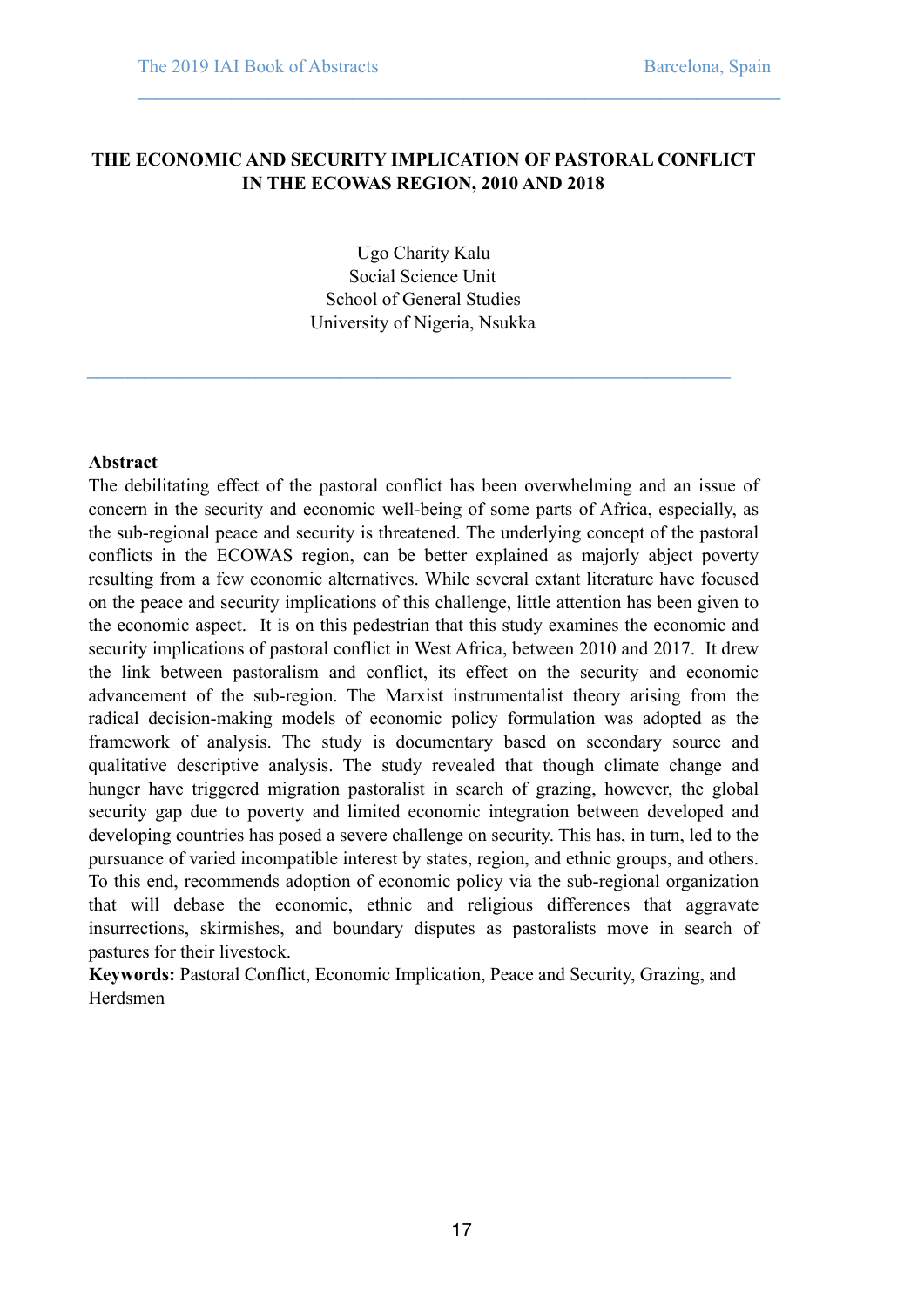# **THE BENEFITS OF INTRODUCTION OF CONCEPT OF "SERVICE LEARNING" IN HIGHER EDUCATION INSTITUTIONS IN MONTENEGRO**

**\_\_\_\_\_\_\_\_\_\_\_\_\_\_\_\_\_\_\_\_\_\_\_\_\_\_\_\_\_\_\_\_\_\_\_\_\_\_\_\_\_\_\_\_\_\_\_\_\_\_\_\_\_\_\_\_\_\_\_\_\_\_\_\_\_\_\_\_\_** 

Prof. Anđela Jakšić-Stojanović, vice rector for international cooperation, University Mediterranean, Montenegro

Prof. dr Neven Šerić, full professor, University of Split, Croatia

**\_\_\_\_\_\_\_\_\_\_\_\_\_\_\_\_\_\_\_\_\_\_\_\_\_\_\_\_\_\_\_\_\_\_\_\_\_\_\_\_\_\_\_\_\_\_\_\_\_\_\_\_\_\_\_\_\_\_\_\_\_\_\_\_\_\_\_\_\_** 

### **Abstract:**

The modern society in which we live made higher education institutions all around the world face numerous challenges. The main challenge actually refers to creation of competitive higher education system which will be able to meet the labour market needs and facing with trends and perspectives in era of globalization, industrialization, digitization, etc. In order to reach this, many higher education institutions all around the world create strategies and define measures which should be taken out to reach the main strategic goals on national and international level. Important place in these strategies belongs to the introduction of practice in order to provide students not only theoretical knowledge, but practical skills and competences as well. The special accent is put on social dimension of higher education proces - "learning about the community" and "learning from the community". This concept, usually well known as "service learning", as a pilot project was successfully introduced at Faculty of Visual Arts, University Mediterranean Montenegro and this paper presents this process, which, despite of many challenges, obstacles and difficulties brought a lot of benetifs to higher education institution and significantly improved the quality of teaching & learning process.

**Key words:** service learning, higher education, practice, community, quality, improvement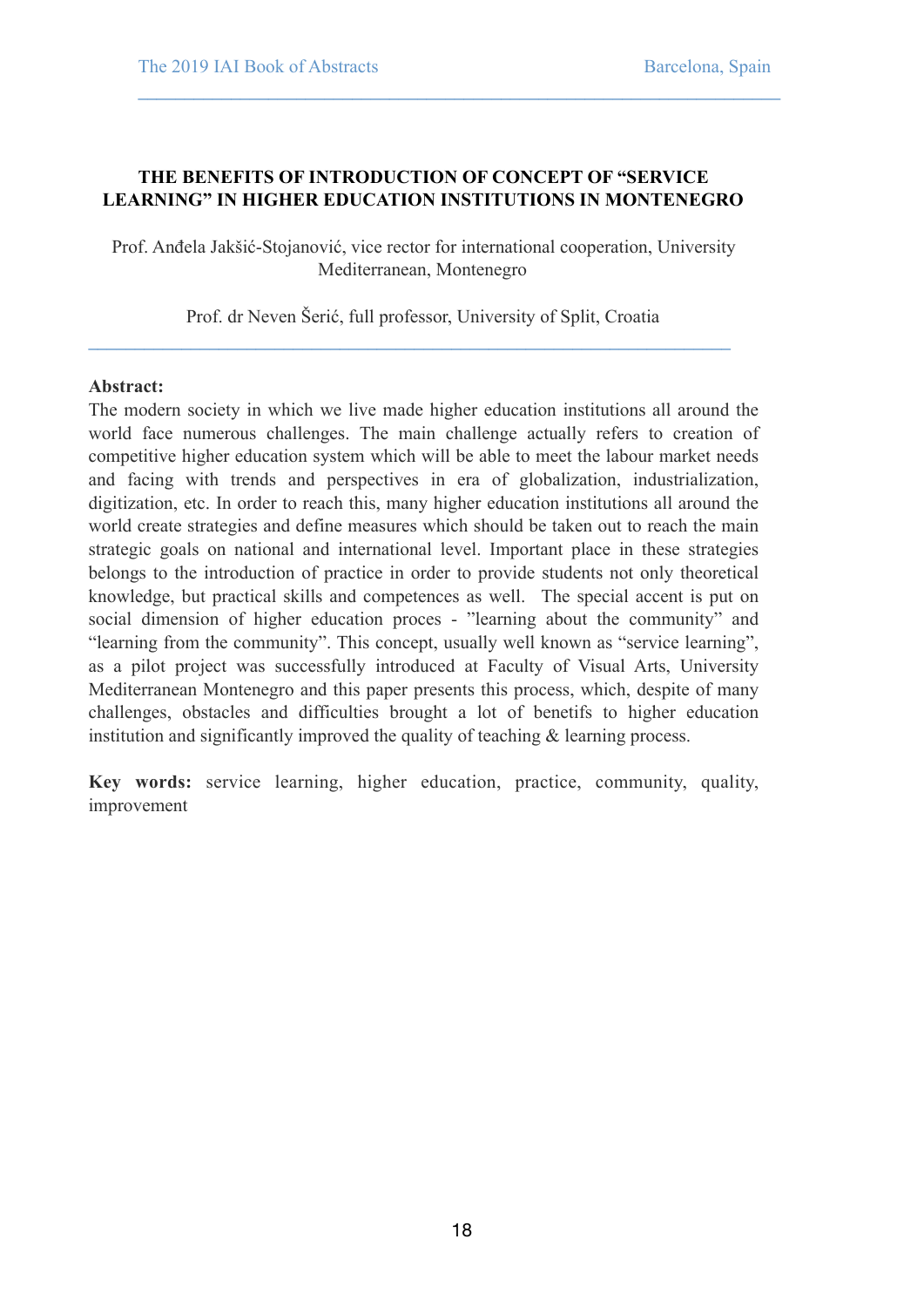# **THE IMPORTANCE OF COOPERATIVE LANGUAGE LEARNING**

**\_\_\_\_\_\_\_\_\_\_\_\_\_\_\_\_\_\_\_\_\_\_\_\_\_\_\_\_\_\_\_\_\_\_\_\_\_\_\_\_\_\_\_\_\_\_\_\_\_\_\_\_\_\_\_\_\_\_\_\_\_\_\_\_\_\_\_\_\_** 

Nina Daskalovska, Associate Professor Goce Delcev University, Faculty of Philology, Republic of North Macedonia

**\_\_\_\_\_\_\_\_\_\_\_\_\_\_\_\_\_\_\_\_\_\_\_\_\_\_\_\_\_\_\_\_\_\_\_\_\_\_\_\_\_\_\_\_\_\_\_\_\_\_\_\_\_\_\_\_\_\_\_\_\_\_\_\_\_\_\_\_\_** 

### **Abstract**

Learning a second or a foreign language is not an easy task. It takes a lot of time and determination to master the language in order to be able to use it successfully in communication or for any other purposes. In order to teach a foreign language successfully, teachers need to consider various factors involved in language learning and to be familiar with the various methods and approaches that can be applied in language teaching and learning. If we look at foreign language teaching practices through the last two centuries, we will see that different periods were characterized by different methods and approaches to language learning and teaching with the aim of finding the best ways of learning a language. Even though many of these methods have been criticized because of the focus on one aspect and a neglect of another, each of these methods and approaches have something positive that we cannot ignore. The aim of this paper is to present the characteristics and benefits of Cooperative Language Learning which belongs to the communicative approaches to language learning.

**Key words:** language acquisition, methods and approaches, cooperative language learning.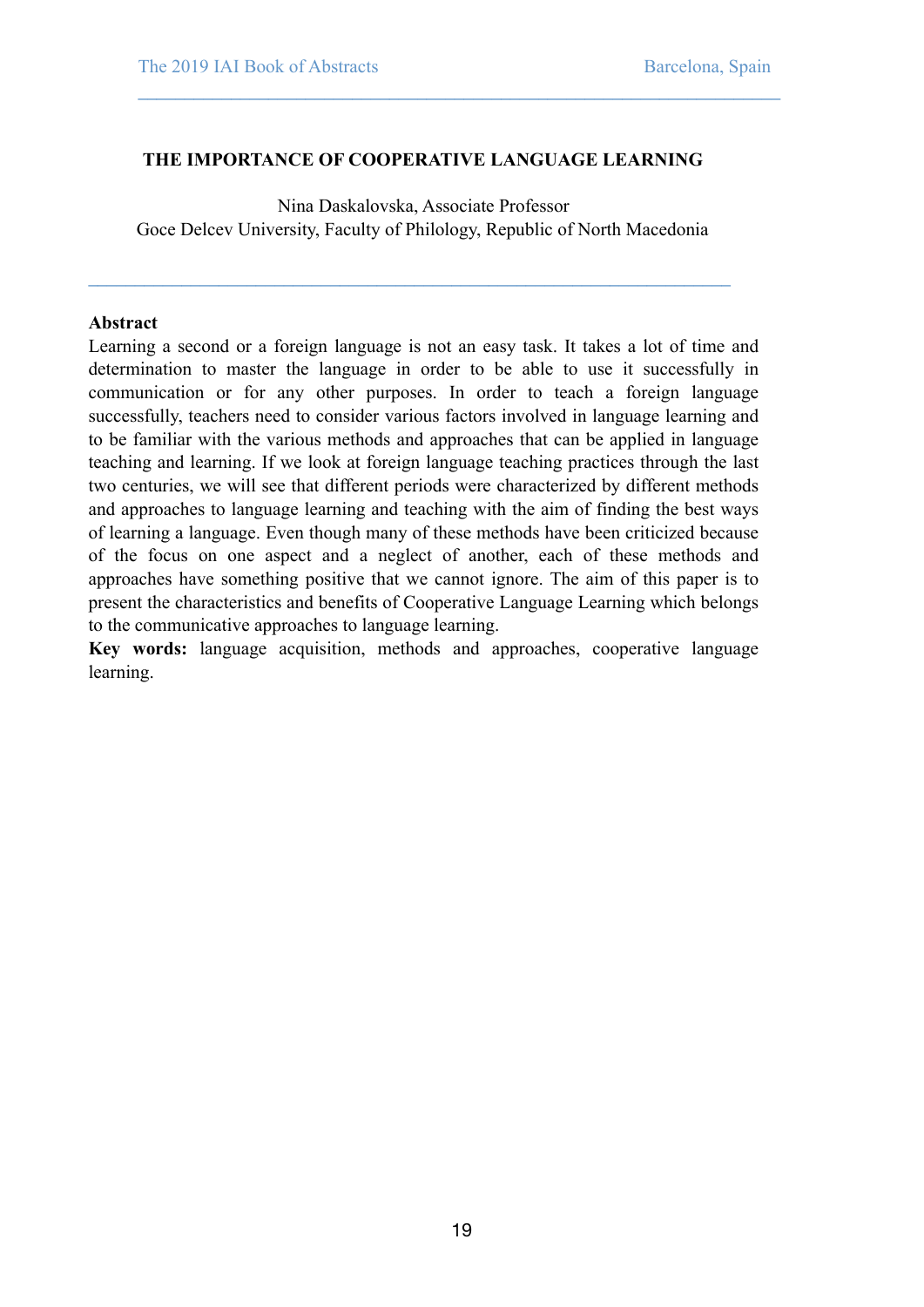# **STUDENT PERCEPTIONS AND PREFERENCES CONCERNING THE USE OF CASE STUDIES IN THE BUSINESS AND BUSINESS COMMUNICATION CLASSROOM**

**\_\_\_\_\_\_\_\_\_\_\_\_\_\_\_\_\_\_\_\_\_\_\_\_\_\_\_\_\_\_\_\_\_\_\_\_\_\_\_\_\_\_\_\_\_\_\_\_\_\_\_\_\_\_\_\_\_\_\_\_\_\_\_\_\_\_\_\_\_** 

Tamara Jolevska Popov, MA, University American College Skopje School of Foreign Languages

Ivona Mileva, MSc, University American College Skopje School of Business Economics and Management

**\_\_\_\_\_\_\_\_\_\_\_\_\_\_\_\_\_\_\_\_\_\_\_\_\_\_\_\_\_\_\_\_\_\_\_\_\_\_\_\_\_\_\_\_\_\_\_\_\_\_\_\_\_\_\_\_\_\_\_\_\_\_\_\_\_\_\_\_\_** 

# **Abstract**

The academic research purpose of this research is to investigate how teaching by the cases method, as opposed to teaching business theories *ex-cathedra*, makes a positive change in the classroom, in higher education institutions learners. The case method proposes a change in roles. The research was conducted taking into account the perception of students in terms of the case method (the Socratic teaching method) and the case as a tool in the business classroom, and also the right kind and amount of confidence in becoming successful future business leaders.

The literature on this topic has a bipolar theory on the outcomes of the case method, and both sides have been supported by proof, thus we have decided to advocate and take the side in favour and approach students with a questionnaire to test the inclinations towards the use of the case teaching method and diverse preferences towards the length, nature, place of origin of the stories in the cases, and also whether the two teaching methods should be complementary to each other, or one should yield to the other one.

The major findings demonstrated in this research are supportive of a discussion-based and participant centered (PCL) classroom with the incorporation of a classical research lesson. This dichotomy is addressed and a proposed solution integrates both approaches, driven by the case method.

Finally, the practical recommendations are a further basis to explore this movement and deliver more detailed results for an even better preparation of students, as these are cases 'stolen' from the daily lives of existing business leaders, serving to better educate future leaders and ready them for as much ambiguity as possible.

**Keywords:** case method teaching, scientific method, Socratic method, PCL.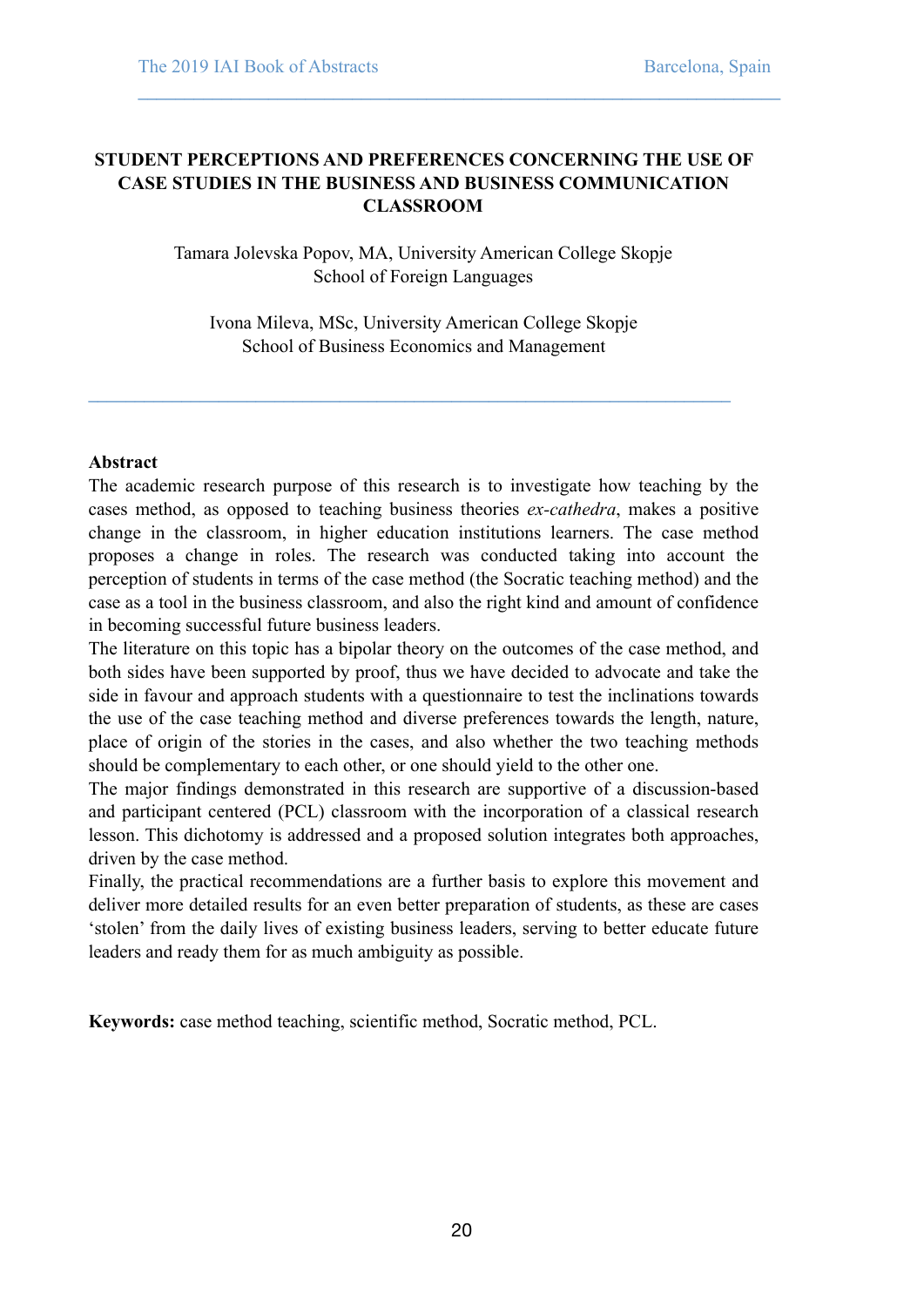# **THE ART OF THE LIGHTHOUSES - MONTENEGRIN LIGHTHOUSES AS DESTINATION ICONS**

Prof. Anđela Jakšić Stojanović, vice rector for international cooperation, dean of Faculty of Visual arts, University Mediterranean, Montenegro

**\_\_\_\_\_\_\_\_\_\_\_\_\_\_\_\_\_\_\_\_\_\_\_\_\_\_\_\_\_\_\_\_\_\_\_\_\_\_\_\_\_\_\_\_\_\_\_\_\_\_\_\_\_\_\_\_\_\_\_\_\_\_\_\_\_\_\_\_\_** 

 Prof. Neven Šerić, full professor, Faculty of Economics, University of Split, Croatia

**\_\_\_\_\_\_\_\_\_\_\_\_\_\_\_\_\_\_\_\_\_\_\_\_\_\_\_\_\_\_\_\_\_\_\_\_\_\_\_\_\_\_\_\_\_\_\_\_\_\_\_\_\_\_\_\_\_\_\_\_\_\_\_\_\_\_\_\_\_** 

# **Abstract***:*

The lighthouses all over the world are becoming not also historic and architectural, but tourist and cultural attractions as well. There are spectacular examples of the lighthouses all over the world that became destinations' icons- it is well known that many lighthouses and maritime structures became idyllic settings for weddings, celebrations, receptions, educational programs, tourism tours, museums and more. In Europe, it is especially important to mention those in France, Scotland, Ireland, England, France, Spain, Portugal etc. which became a symbol of particular destination itself and one of the most important part of its tourist offer.

At the moment in Montenegro there are more than forty-five lighthouses, but unfortunately, they are not listed in the register of cultural and historical monuments, nor protected by any law, so there in the era of modernization, globalization, rapid foreign investments etc. is quite uncertain. Because of that fact, it is necessary to create completely new marketing-management approach which is based on adequate preservation, protection, valorization and promotion of lighthouses and their historical, cultural and architectural values. Our concept is based on the usage of different forms of contemporary art which represents completely new approach in promotion of this segment of cultural heritage in the world.

**Keywords:** lighthouses, Montenegro, destination icon, tourism**,** culture, art